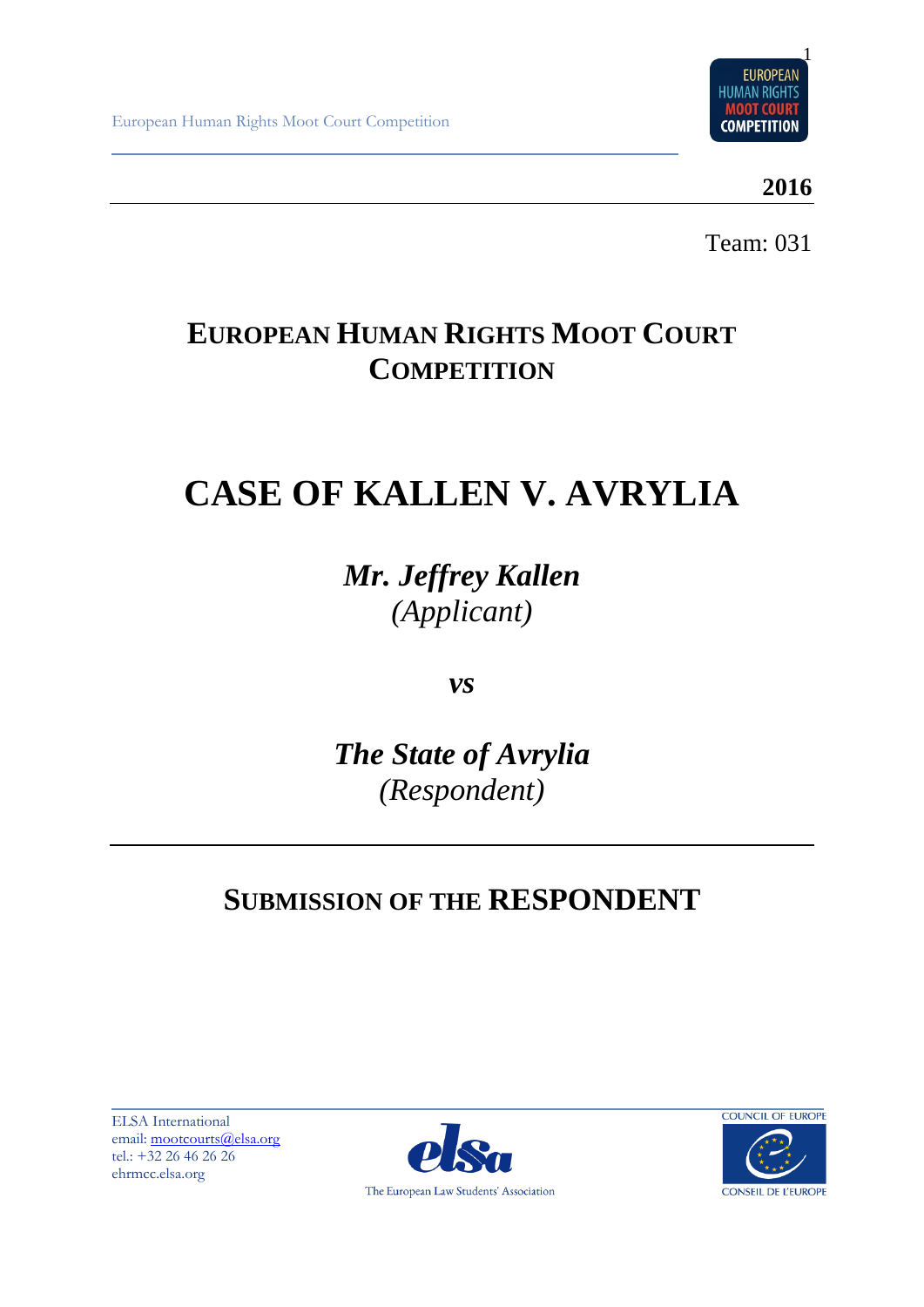#### **SUMMARY**

The Government refutes the allegations of a violation of Article 3. Regarding the alleged ill-treatment, first, the alleged violation did not meet the threshold of severity. Second, Avrylia had a positive obligation under Article 2 to protect the life of the citizens and the Government maintains the view that the used force was strictly necessary. Regarding the procedural obligation to investigate the claim of the Applicant, the Government contends that it was fulfilled and that the investigation was effective and in accordance with all the standards, settled in the Court's case law. Regarding the complaint that the extradition to Walentia would infringe the Applicant's rights under Article 3, the Government has enough grounds to believe that Mr. Kallen would not be subjected to ill-treatment and that he does not face a real risk of infringement of his rights under Article 3.

The Government further submits that the two complaints under Article 8 should be declared inadmissible. The complaints regarding the search and seizure and the covert surveillance do not comply with the six-month period established in Article 35. Additionally, there was a valid derogation under Article 15 in force and Article 8 is not applicable to the instant case, as Avrylia adopted special emergency legislation before the alleged violations. Furthermore, the emergency legislation and the actions of the Avrylian authorities were in compliance with the requirements of Article 8.

The Government maintains that the complaints of the Applicant under Article 6 are ill-founded. First, all minimum rights under Article 6 were duly provided to the Applicant. Second, his statements while in police custody were not taken by violating Article 3, and even if the Court accepts they were, some of them were given before the violations and they were not decisive evidence in the proceedings against him. Third, the witness statements were only corroborating evidence and the Applicant did not dispute them before the national court. Fourth, the results from the covert surveillance were subject to review and duly admitted by the trial courts which did not overstep their margin of appreciation and fully observed the applicant's defence rights. Fifth, the evidence obtained through search and seizure was also gathered lawfully and neither its admissibility, nor its authenticity was disputed before the national court. The Government contends that the trial as a whole was fair.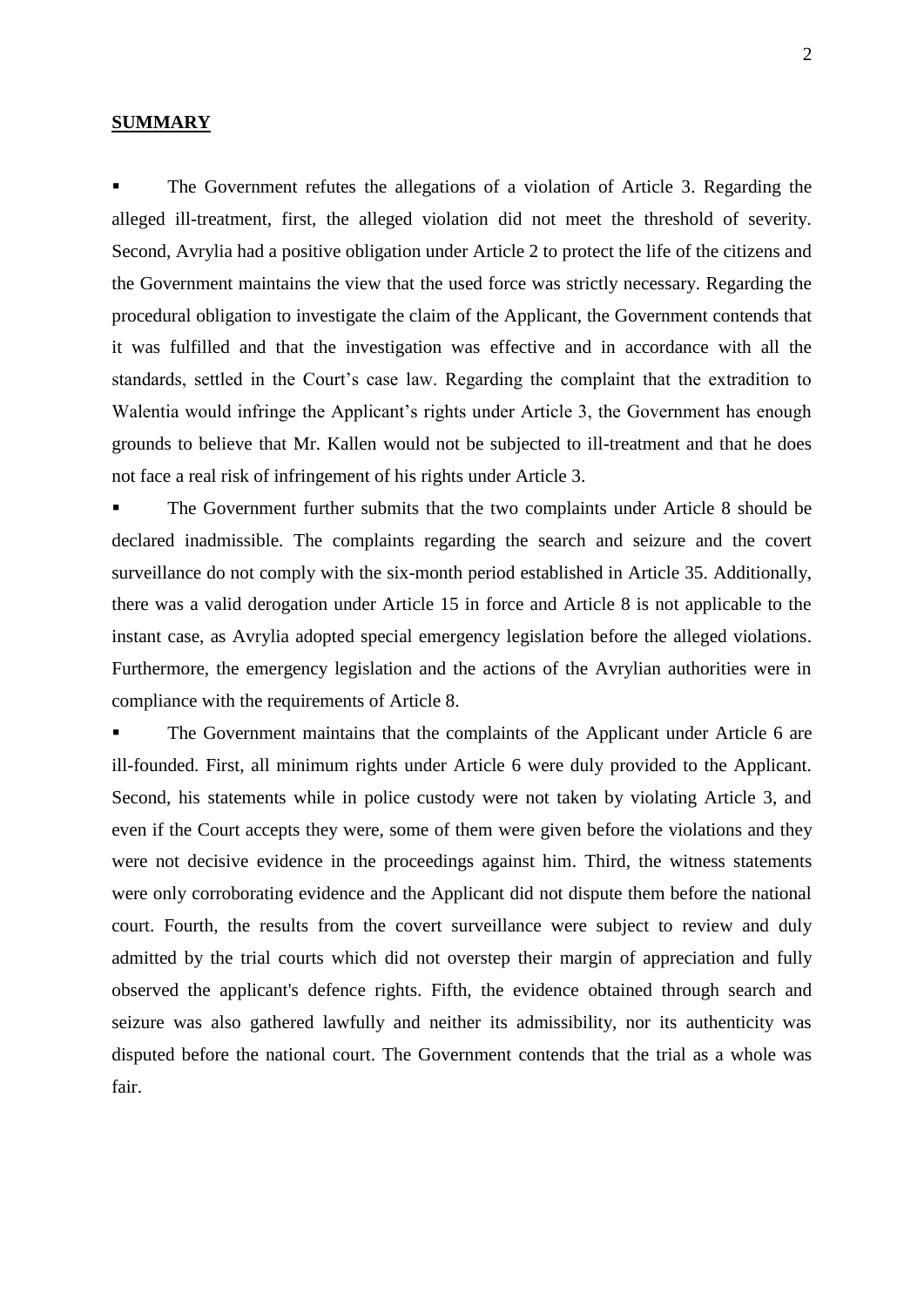# <span id="page-2-0"></span>**TABLE OF CONTENTS**

| IV. CONCLUSION. 20 |  |
|--------------------|--|

# <span id="page-2-1"></span>**LIST OF REFERENCES**

# **1. PRIMARY SOURCES**

# **Conventions and treaties**

▪ *Convention Against Torture and Other Cruel, Inhuman or Degrading Treatment or Punishment, UNGA, Treaty Series, vol. 1465, p. 85 (Dec. 10, 1984);*

European Convention for the Protection of Human Rights and Fundamental *Freedoms, Council of Europe, 4 November 1950*

International Covenant on Civil and Political Rights, Dec. 16, 1966, S. Exec. Rep. *102-23, 999 U.N.T.S. 171;*

▪ *Universal Declaration of Human Rights, G.A. Res. 217 (III) A, U.N. Doc. A/RES/217(III) (Dec. 10, 1948).*

- *Convention on the Prevention of Terrorism, Council of Europe, 16 May 2005*
- *European Convention on Extradition, Council of Europe, 13 December 1957*

# **Case law of the European Court of Human Rights**

- *1. A and Others v. the United Kingdom, [GC] app. no. 3455/05*
- *2. Abdulkhakov v. Russia, app. no. 14743/11*
- *3. Aksoy v. Turkey, app. no. 21987/93*
- *4. Aleksandr Zaichenko v. Russia, app. no. 39660/02*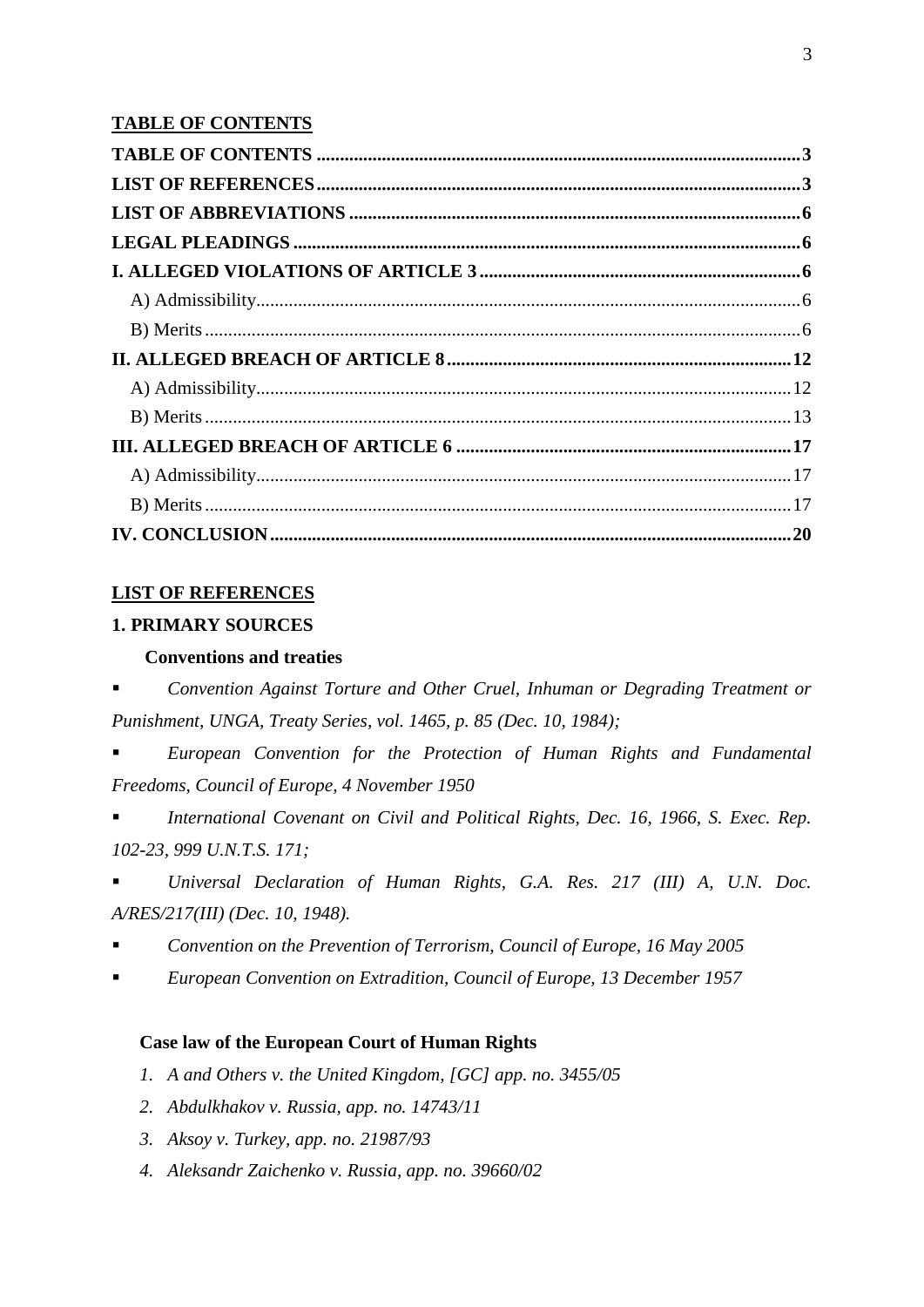- *5. Al-Khawaja and Tahery v. the United Kingdom, [GC], app. no. 26766/05 and 22228/06*
- *6. Andreşan v. Romania, app. no. 25783/03*
- *7. Ankerl v. Switzerland, app. no. 17748/91*
- *8. Anzhelo Georgiev and Others v. Bulgaria, app. no. 51284/09*
- *9. Assenov and Others v. Bulgaria, app. no. 24760/94*
- *10. Bouyid v. Belgium, [GC], app. no. 23380/09*
- *11. Brannigan and Mcbride v. The United Kingdom, app. nos. 14553/89; 14554/89*
- *12. Bykov v. Russia, [GC], app. no. 4378/02*
- *13. Centro Europa 7 S.r.l, Di Stefano v. Italy, [GC], App. no. 38433/09*
- *14. Chentiev And Ibragimov v. Slovakia, app. no. 65910/10*
- *15. Cruz Varas v. Sweden, app. no. 15576/89*
- *16. Demir And Others v. Turkey, [GC], app. no. 34507/97*
- *17. Dennis and Others v. the United Kingdom, (dec), app. no. 34940/10*
- *18. Dragojević v. Croatia, app. no. 68955/11*
- *19. Einhorn v. France, (dec), app. no. 71555/01*
- *20. El- Masri v. "the former Yugoslav Republic of Macedonia [GC], app. no. 39630/09*
- *21. Finogenov and Others v. Russia, app. nos. 18299/03, 27311/03*
- *22. Gäfgen v. Germany, [GC], app. no. 22978/05*
- *23. Garabayev v. Russia, app. no. 38411/02*
- *24. García Ruiz v. Spain, app. no. 30544/96*
- *25. Goranova- Karaeneva v. Bulgaria, Application no. 12739/05*
- *26. Greece v. The United Kingdom, app. no. 176/56*
- *27. Handyside v UK, app. no. 5493/72*
- *28. Hartman v. the Czech Republic, app. no. 53341/99*
- *29. Horvat v. Croatia, app. no. 51585/99*
- *30. Heino v. Finland, app. no. 56720/09*
- *31. Ibrahim and others v. The United Kingdom, [GC], app. nos. 50541/08; 50571/08; 50573/08 40351/09*
- *32. Ireland v. the United Kingdom, app. no. 5310/71*
- *33. Jalloh v. Germany, [GC], app. no. 54810/00*
- *34. Kavaklioğlu v Turkey, app. no. 15397/02*
- *35. Keegan v. the United Kingdom, app. no. 28867/03*
- *36. Kemmache v. France, app. no. 17621/91*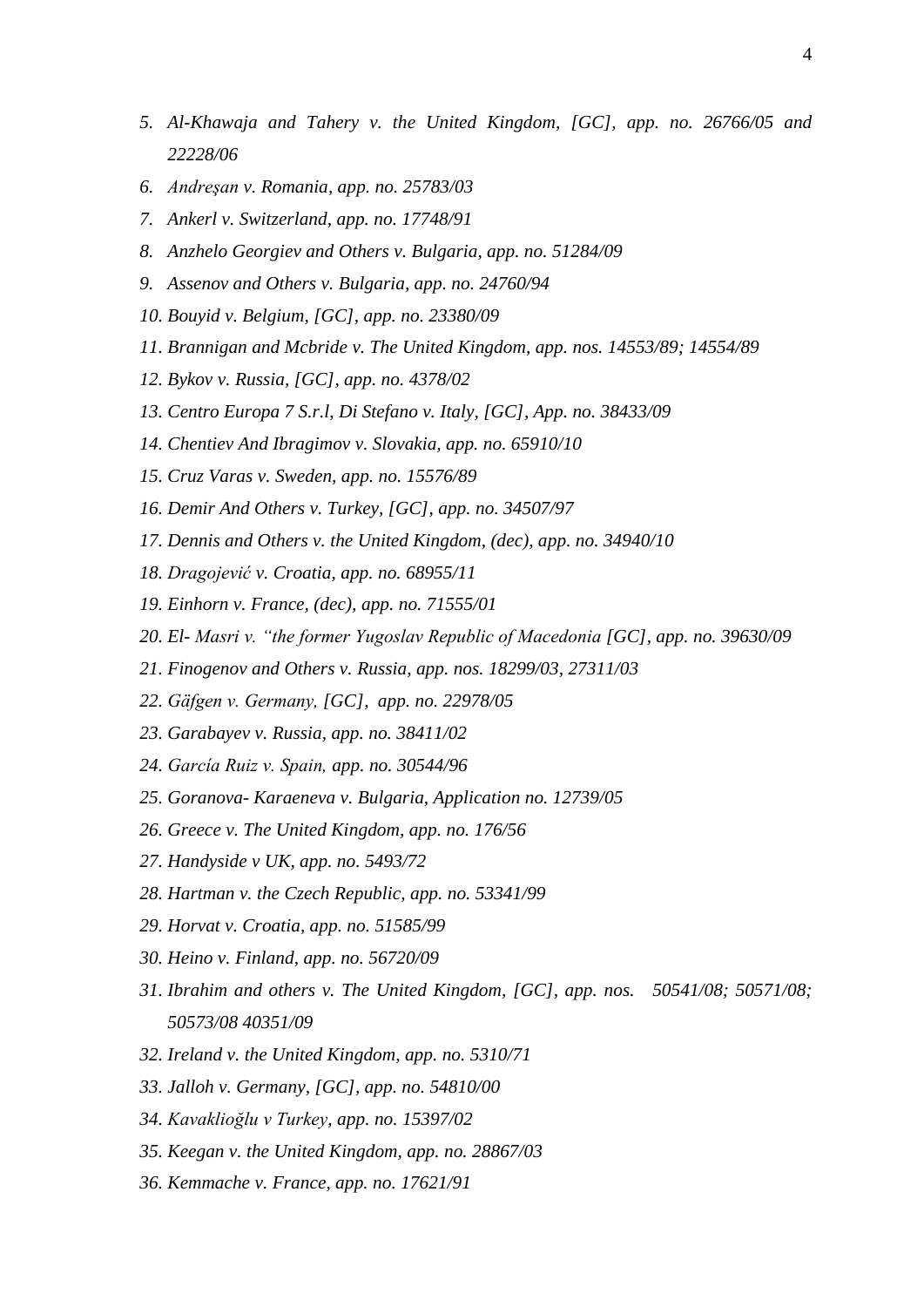- *37. Kennedy v. the United Kingdom, app. no. 26839/05*
- *38. Khan v. UK, app. no. 35394/97*
- *39. Klass and Others v. Germany, app. no. 5029/71*
- *40. Kopp v. Switzerland, app. no. 13/1997/797/1000*
- *41. Kudla v. Poland, app, no. 30210/96*
- *42. Labita v. Italy, app. no. 26772/95*
- *43. Leander v. Sweden, app. no. 9248/81*
- *44. Marshall v. UK* (dec.), app. no.41571/98
- *45. Mocanu and others v. Romania, 10865/09 45886/07 32431/08*
- *46. N. v. Finland, app. no. 38885/02*
- *47. Olsson v. Sweden, app. no. 10465/83*
- *48. Osman v. United Kingdom, app. no. 23452/94*
- *49. P.G. and J.H. v. The United Kingdom [GC], app. no. 44787/98*
- *50. Poltoratskiy v. Ukraine, app. no. 38812/97*
- *51. Pretty v. the United Kingdom, app. no. 2346/02*
- *52. Ranninen v. Finland, app. no. 20972/92*
- *53. Rotaru v. Romania, app. no. 28341/95*
- *54. Sakhnovskiy v. Russia, app. no. 21272/03*
- *55. Schenk v. Switzerland, app. no. 10862/84*
- *56. Sher and Others v. The United Kingdom, app. no. 5201/11*
- *57. Simon Price v. the United Kingdom, Application no. 15602/07*
- *58. Soering v. The United Kingdom, app. no. 14038/88*
- *59. Varnava and Others v. Turkey, [GC], app. nos. 16064/90; 16065/90; 16066/90; 16068/90; 16069/90; 16070/90; 16071/90; 16072/90; 16073/90*
- *60. Vilvarajah and Others v. United Kingdom, app. nos. 13163/87; 13164/87; 13165/87; 13447/87; 13448/87*
- *61. Vinter v. the United Kingdom,[GC], app. nos. 66069/09; 130/10; 3896/10*
- *62. W v. the United Kingdom, app. no. 9749/82*

#### **2. SECONDARY SOURCES**

#### **Bibliography**

Greer, Steven, Should Police Threats to Torture Suspects Always be Severely Punished? Reflections on the Gafgen Case, Human Rights Law Review 11:1, 2011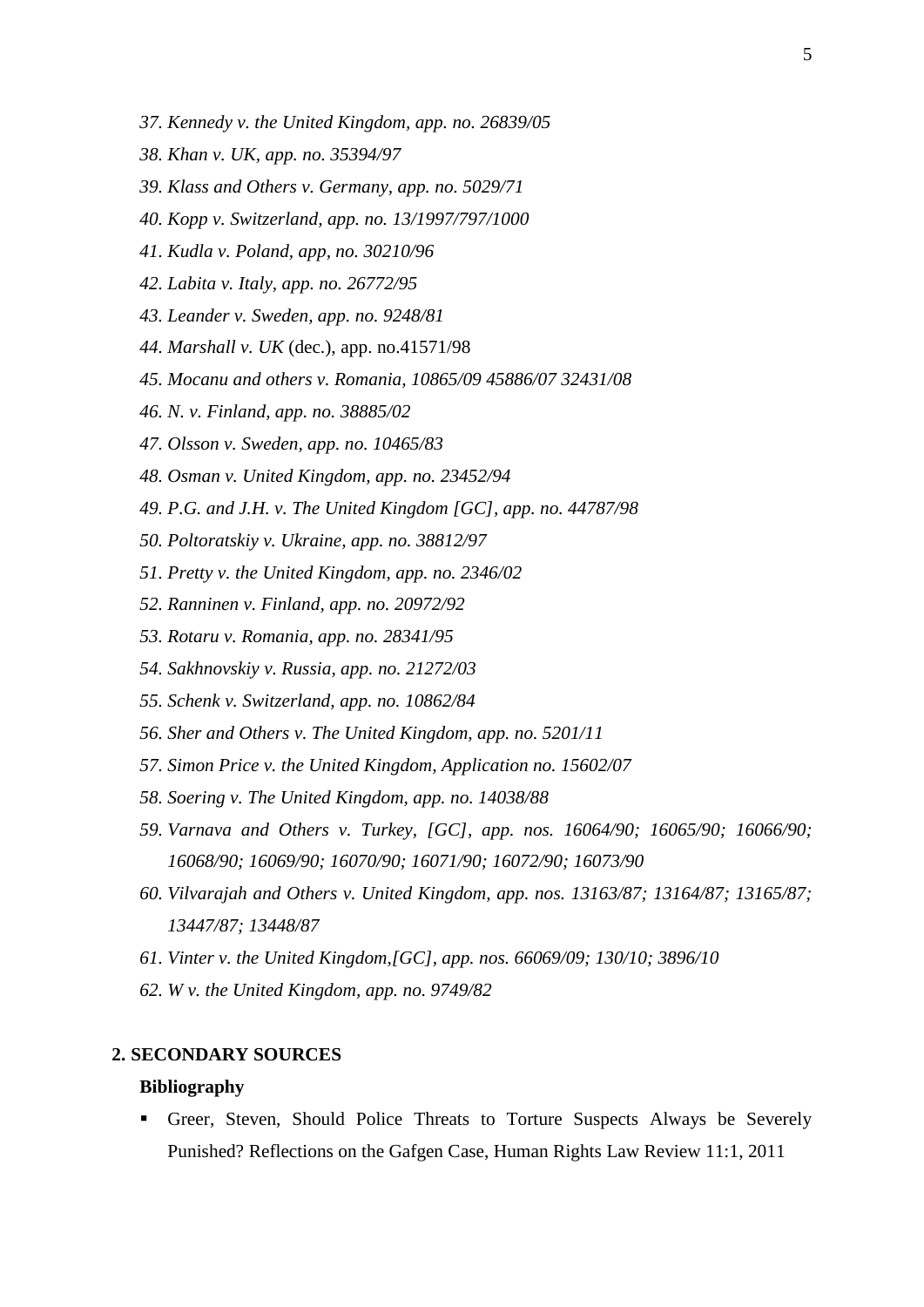- Harris, D. J./ O'Boyle, M./Bates, E. P./Buckley, C. M., Law of the ECHR, 3<sup>rd</sup> edition, Oxford University Press, 2014
- Reidy, Aisling, A guide to the implementation of Article 3 of the ECHR
- Spurrier, Martha, Gäfgen v Germany: fruit of the poisonous tree, case comment, European Human Rights Law Review, 2010
- Volou, Aristi, Are diplomatic assurances adequate guarantees of safety against torture and ill-treatment? The pragmatic approach of the Strasbourg court, UCL Journal of Law and Jurisprudence, 2015

#### <span id="page-5-0"></span>**LIST OF ABBREVIATIONS**

**EXECUTE:** NSS National Security Service

# <span id="page-5-1"></span>**LEGAL PLEADINGS**

### <span id="page-5-2"></span>**I. ALLEGED VIOLATIONS OF ARTICLE 3**

### <span id="page-5-3"></span>**A) Admissibility**

1. The Government does not raise any objections as to the admissibility of this complaint**.**

# <span id="page-5-4"></span>**B) Merits**

#### *1. No derogation of Article 3 pursuant to Article 15*

2. The Government confirms that the absolute nature of Article 3 does not permit for derogation in time of public emergency. The measures taken as a result of the declared state of emergency in Avrylia did not affect any of the rights guaranteed by Article 3, which is visible from the content of the Emergency State Degree and the Notification to the Secretary  $General<sup>1</sup>$ .

# *2. The alleged ill-treatment of the Applicant while in police custody*

3. The Applicant's complaints that during his detention he was subjected to ill-treatment that amounted to a violation of Article 3 are ill-founded.

4. Article 3 of the Convention embodies one of the fundamental values of democratic societies<sup>2</sup> and it does not give room for exceptions. Nonetheless, it requires that a certain level of severity must be attained<sup>3</sup>. In the absence of actual bodily injury or intense physical

<sup>1</sup> Case §§19-20

<sup>&</sup>lt;sup>2</sup> Universal Declaration of Human Rights, Article 5; International Covenant on Civil and Political Rights, Article 7; UN Convention against Torture and other Cruel, Inhuman or Degrading Treatment or Punishment;

<sup>3</sup> *Ireland v. the United Kingdom*, (1978), § 162, *A and Others v. the United Kingdom* [GC] (2009), §127, *El-Masri v. "the former Yugoslav Republic of Macedonia"* (2012) §196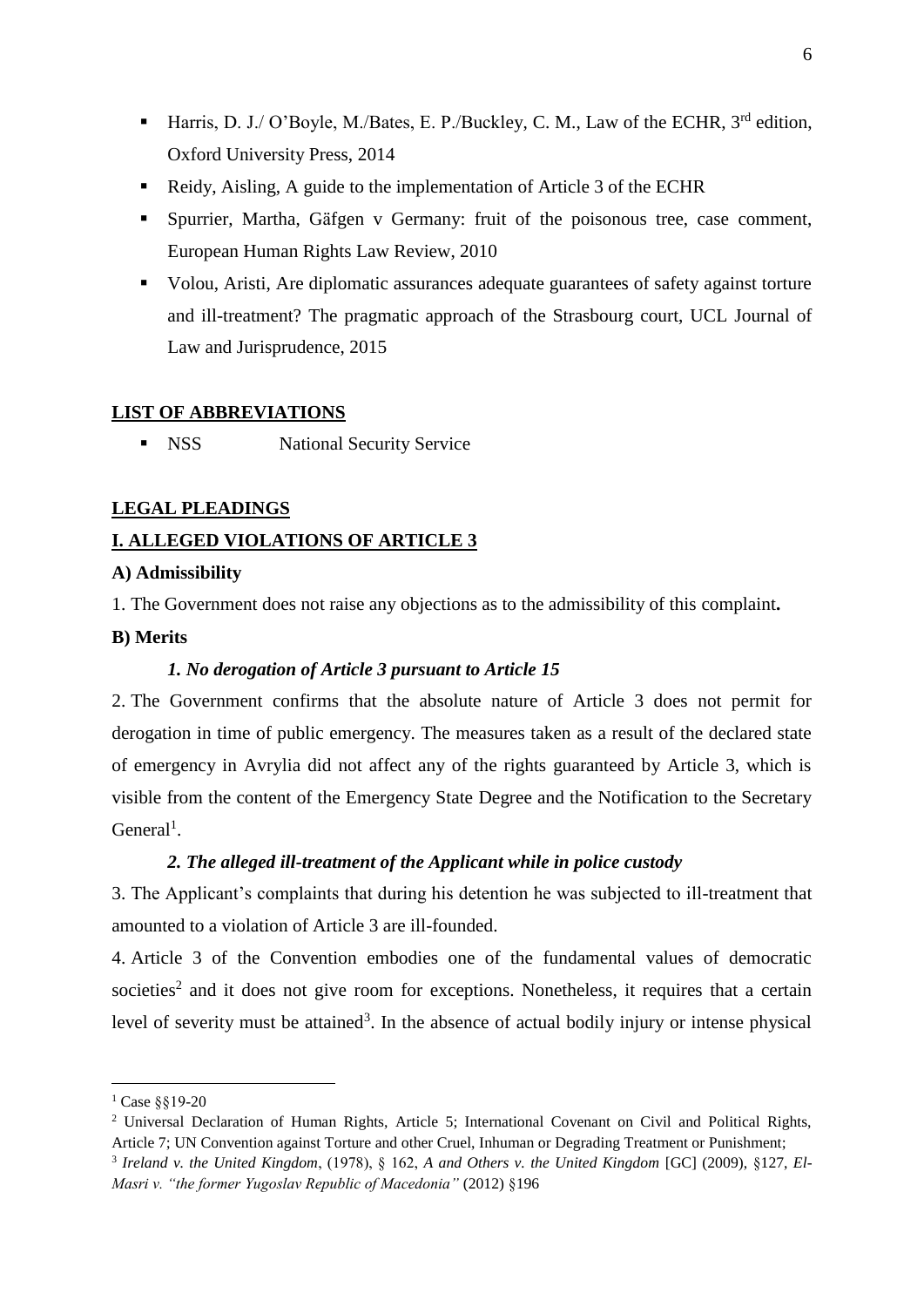or mental suffering, applied for hours at a stretch<sup>4</sup>, treatment that falls within the prohibition set forth in Article 3 may be treatment that humiliates or debases an individual, showing a lack of respect for or diminishing his or her human dignity, or arouses feelings of fear, anguish or inferiority capable of breaking an individual's moral and physical resistance<sup>5</sup>.

5. The Government contends that the defining characteristics of the applicant and of the situation should be taken into consideration when deciding if the necessary threshold of severity is met. The assessment of the minimum depends on all the circumstances of the case, such as the duration of the treatment, its physical or mental effects and, in some cases, the sex, age and state of health of the victim<sup>6</sup>. Regard must be had to the context in which the illtreatment was inflicted, such as an atmosphere of heightened tension and emotion<sup>7</sup>. The purpose for which the treatment was inflicted together with the intention or motivation behind it are also relevant<sup>8</sup>.

6. First, the two NSS officers acted in an atmosphere of exceptional tension and emotion, as the lives of hundreds of innocent people, including children in an amusement park, were in danger. The threat was confirmed by the intelligence received from the Walentian NSS, by the fact that three bombs had already been discovered throughout the city in populated public locations and by the applicant's freely given confession in the presence of a lawyer that he knew where the other bombs were<sup>9</sup>. The situation was extremely time-sensitive, as the Walentian NSS provided information that the bombs were set to explode in the next few hours, which was proven right by 8:30 on  $9<sup>th</sup>$  September<sup>10</sup>. What is more, Avrylia had been in a state of emergency because of incessant terrorist attacks in the past three years, which claimed the lives of many people. All these circumstances show that the danger was real, imminent and of horrendous proportions. The officers acted in an exceptionally tense situation. The behaviour of the two NSS officers was not an empty act of violence, which had the purpose to humiliate the applicant, to break his moral and physical resistance, to diminish his dignity or to extract a confession which according to the Court would be a factor in establishing a violation of Article  $3<sup>11</sup>$ . The only aim was to protect the lives of hundreds of

<sup>4</sup> *Labita v. Italy* (2000), §120

<sup>5</sup> *Pretty v. the United Kingdom* (2003), §52,

<sup>6</sup> *Ireland v. the United Kingdom* (1978), §162; *Jalloh v. Germany* [GC] (2006), §67; *Kudla v. Poland* (2000) §91

<sup>7</sup> *Bouyid v. Belgium*, [GC] §86; *Gäfgen v. Germany* [GC] §88

<sup>8</sup> *Gafgen v. Germany* [GC] §88*; Labita v. Italy* (2000), §120

<sup>9</sup> Case, §6 and §8

 $10$  Ibid

<sup>11</sup> *Labita v. Italy* (2000), §120; *Ranninen v. Finland* (1997) §55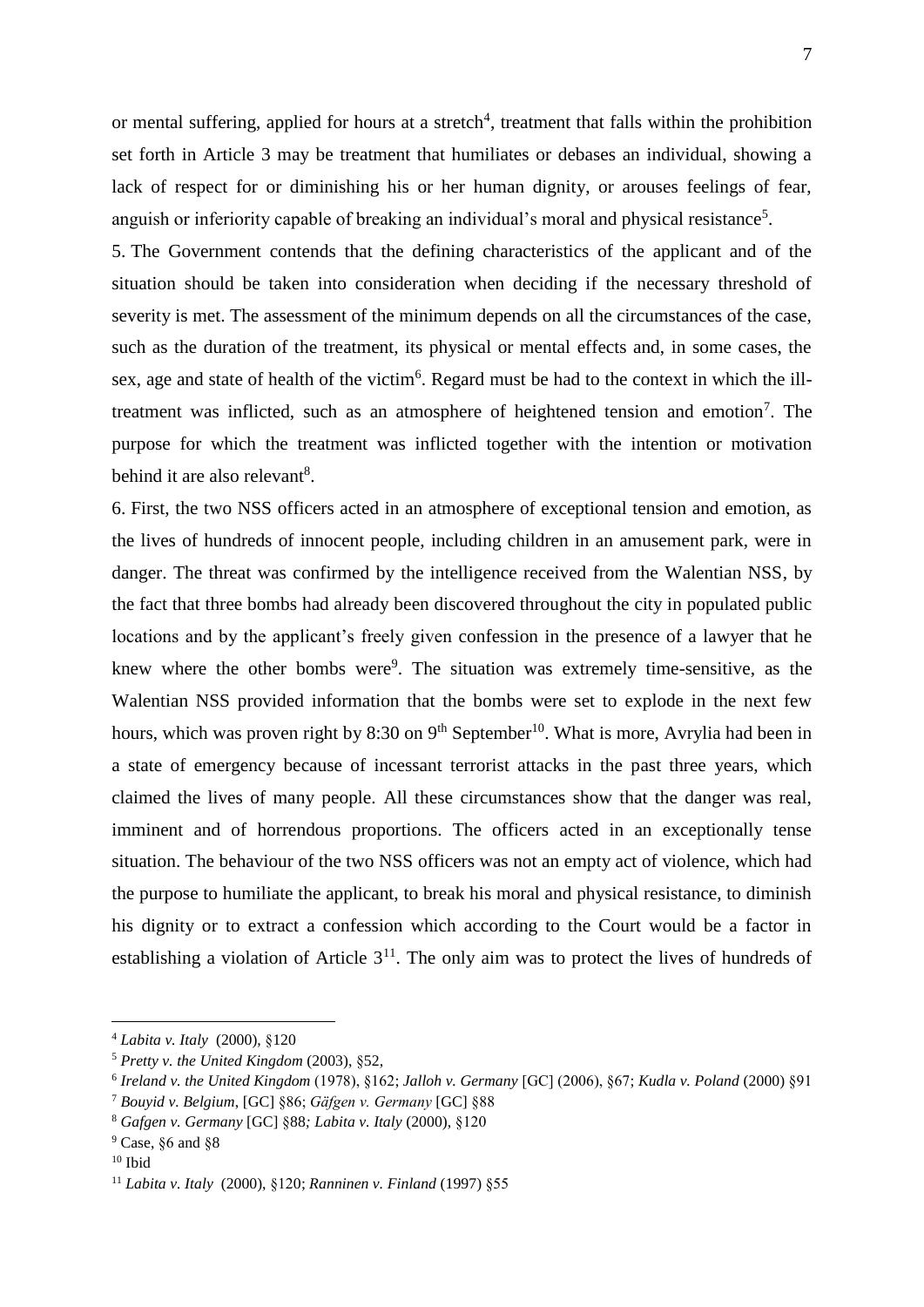citizens, which the two officers achieved with actions far below the threshold of severity, required by Article 3.

7. Second, the Government contends that the duration  $(15 \text{ minutes})^{12}$ , the intensity and the physical or mental effects of the treatment and the characteristics of the Applicant, who is a military trained, robust young man, are all important factors for the severity of the violation. It was not shown that the above acts have somehow affected his well-being, whether physical or mental. Consequently, the Government considers that, if all of these circumstances are taken into consideration, the actions of the officers could not amount to ill-treatment under Article 3 and therefore this complaint is manifestly ill-founded.

8. In addition, the Government maintains that the measures against the applicant were necessitated by the need to save hundreds of human lives. National authorities have a positive obligation under Article 2 to take preventive operational measures to protect an individual whose life is at risk from the criminal acts of another individual<sup>13</sup>. The Court already acknowledged that it was often difficult to separate States' negative obligations under Article 2 from their positive ones<sup>14</sup>. In the instant case, a highly probable and imminent danger for hundreds of citizens<sup>15</sup> existed and the Avrylian authorities were obliged to prevent it. The case Gäfgen<sup>16</sup> also concerned the preservation of the right to life in a time-sensitive situation, but it did not have the scale of the current situation, in which not only hundreds of people were in danger, but the very foundations of the Avrylian nation and the national security were threatened. In any event, the States' positive obligations under Article 2 were not examined in Gäfgen.

9. In the current case, the positive obligation of Avrylia under Article 2 to protect its citizens is juxtaposed to the negative obligation not to subject any citizen to ill-treatment under Article 3. Article 3 makes no provision for exceptions, as does Article 2, under which the use of force is permitted, as far as it is "absolutely necessary". Nevertheless, recourse to physical force may be justified also under Article 3 if it is indispensable and not excessive<sup>17</sup>. Many complaints under both Articles exist. Such is the case of  $Finogenov<sup>18</sup>$ , in which the Court examined the necessity of the used force in respect to the right of life of the applicants.

<sup>12</sup> Case, §9

<sup>13</sup> *Osman v. United Kingdom*, (1998), §115

<sup>14</sup> *Finogenov v. Russia* (2011), §17; *Kavaklioğlu v. Turkey* (2015), §172

<sup>15</sup> Case, §6

<sup>16</sup> *Gäfgen v. German* [GC], §20

<sup>&</sup>lt;sup>17</sup> *Anzhelo Georgiev and Others v. Bulgaria* (2014) and the other judgments cited therein, §66

<sup>18</sup> *Finogenov v. Russia* (2011), §164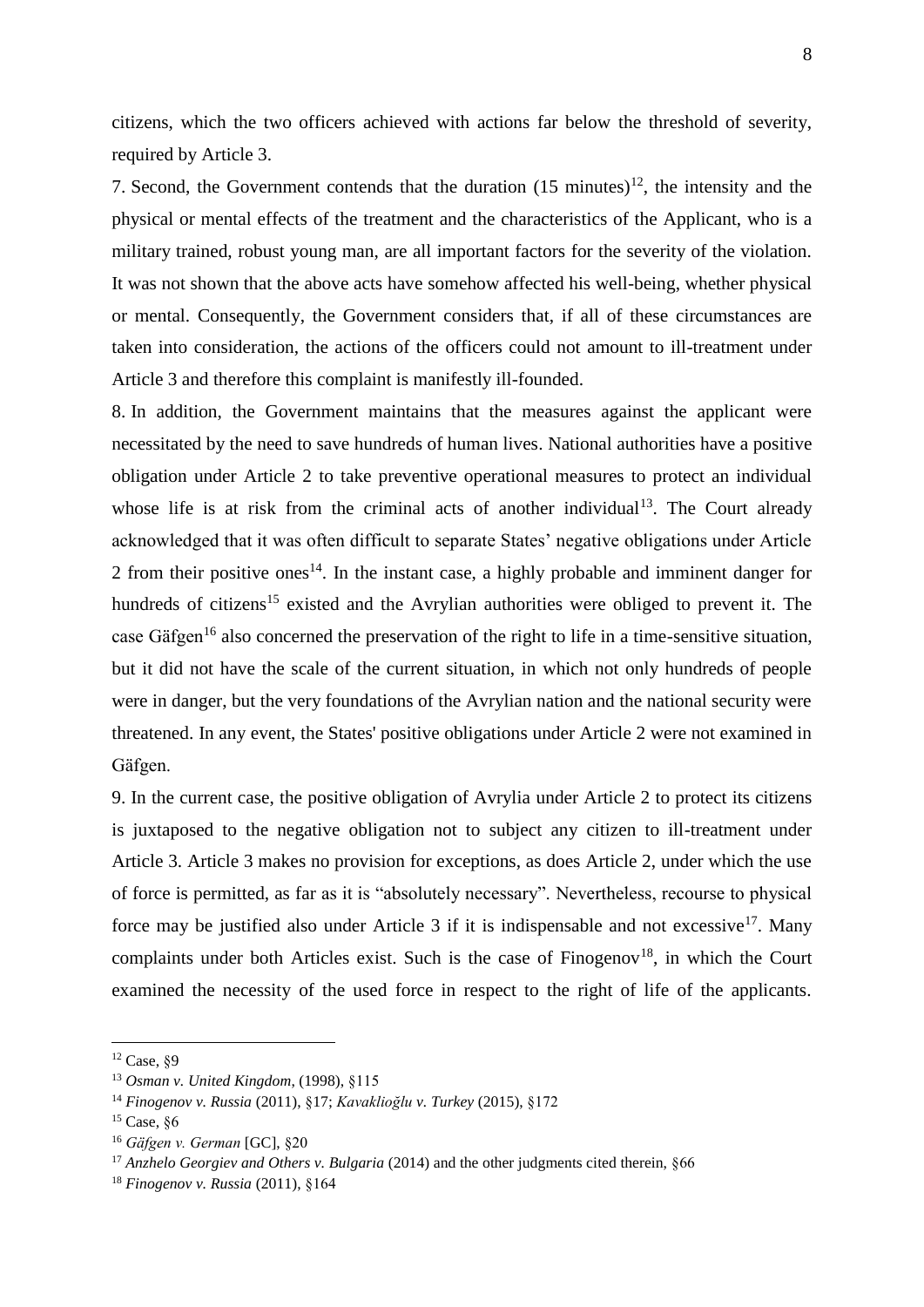However, the Court decided not to examine the explicit complaint under Article 3, and instead proceeded with examining the facts in the light of Article 2 only<sup>19</sup>. As some researchers noted, in certain situations the juxtaposition of the non-absolute right to life and the absolute right not to be subjected to ill-treatment leads to serious discrepancies<sup>20</sup>. Consequently, the Government considers that the current case reveals such an exceptional situation where the authorities' control is minimal and the pressure is tremendous, and believes that it provides the Court with an opportunity to clarify to what extent the use of force in a case engaging the State's positive obligations under Article 2 could be seen as necessary and not violating its negative obligations under Article 3. The Government invites the Court to accept that there was no violation of Article 3 because the use of force was strictly necessary.

# *3. Procedural aspect of Article 3 regarding the thorough and effective investigation of the applicant's complaints*

10. The Applicant's complaint that the alleged ill-treatment against him was not investigated effectively is ill-founded.

11. The Court stated that where an individual raises an arguable claim that he has been subjected to ill-treatment by agents of the State unlawfully and in breach of Article 3, that provision, read in conjunction with the State's general duty under Article 1, requires that there should be an effective official investigation<sup>21</sup>. Such an investigation should be capable of leading to the identification and punishment of those responsible.<sup>22</sup> Although the Government contends that there was no violation of Article 3, it reiterates that the national authorities did everything in their powers to investigate the Applicant's claim.

12. For this reason, the prosecution of Avrylia initiated criminal proceedings against the Avrylian police officers and NSS officers who interrogated Mr. Kallen, thus identifying and prosecuting the responsible<sup>23</sup>. The Government contends that the investigation was sufficiently thorough and effective to meet the requirements of Article 3 and no evidence of the contrary is present. The investigating organs were independent than the targeted by the investigation<sup>24</sup>, as required by the Court<sup>25</sup>. The methods used during the interrogation were

<sup>19</sup> Ibid. §165

<sup>&</sup>lt;sup>20</sup> Greer, Steven, Should Police Threats to Torture Suspects Always be Severely Punished? Reflections on the Gafgen Case, Human Rights Law Review 11:1, 2011

*<sup>21</sup> Assenov and Others v. Bulgaria* (1998), §102; *Andreşan v. Romania* (2012), §35; *Poltoratskiy v. Ukraine* (2003), §125

 $22$  Ibid.

<sup>23</sup> Case, §13

<sup>24</sup> *Bouyid v. Belgium*, [GC], §118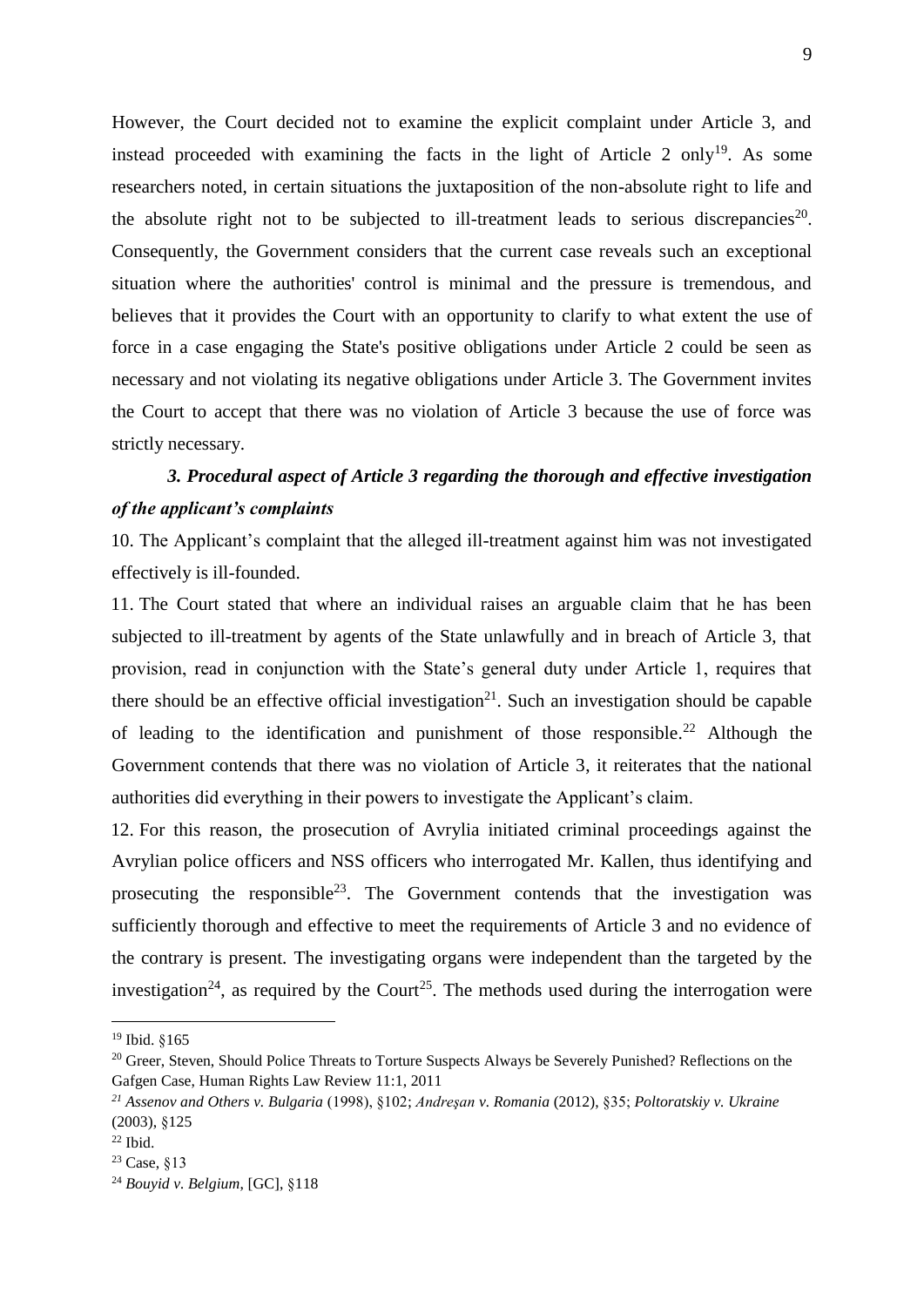examined by the national courts on three levels and the national judges found that the officers were not guilty of ill-treatment, excessive use of force and abuse of power. They based this conclusion on a careful and impartial analysis of all relevant facts. The investigation procedure was also prompt and expeditious, as the decision of the third instance was delivered six months after the events.<sup>26</sup> What is more, the Applicant was part of the proceedings and even could defend his interests personally.<sup>27</sup> Consequently, the requirements for thorough investigation and effective implementation of the domestic laws were fulfilled.<sup>28</sup> 13. It is not the Court's role to assess itself the facts which have led a national court to adopt one decision rather than another and if it were otherwise, the Court would be acting as a court of fourth instance.<sup>29</sup> In that regard, the Government contends that the national courts had all the facts before them and took a decision in compliance with the Avrylian legislation and the Convention. Therefore, there was no violation of the procedural obligations under Article 3.

#### *4. The extradition of the Applicant regarding Article 3 of the Convention*

14. The Government contends that Mr. Kallen's extradition to his home country Walentia would not amount to ill-treatment contrary to Article 3.

15. The Court assesses whether there are 'substantial grounds' for believing that the person concerned faces a real risk of being subjected to treatment contrary to Article  $3^{30}$ .

16. First, The Walentian government, in the face of the Minister of Foreign Affairs and the Walentian Prosecutor General, gave assurances that Mr. Kallen would be treated in accordance with international human rights standards. The Walentian authorities specified that Mr. Kallen would not be subjected to ill-treatment<sup>31</sup>. The Court accepts assurances as adequate guarantees of safety when they are given by a Contracting Party to the Convention. It stated that such State would be careful to uphold its promise on the ground that 'a possible failure to respect such assurances would seriously undermine that State's credibility<sup>32</sup>. This is an important factor in the assessment of the reliability of assurances. Moreover, the State was praised for bringing its laws in line with the relevant human rights treaties<sup>33</sup> and it maintains close diplomatic relations with Avrylia, which include regular granting of extradition requests

<sup>25</sup> *Mocanu and others v. Romania*, [GC] (2014), §320

<sup>26</sup> Case, §13

 $27$  Ibid.

<sup>28</sup> *Bouyid v. Belgium*, [GC], §§118 - 123

<sup>29</sup> *Kemmache v. France* (1993), §44

<sup>30</sup> *Soering v. The United Kingdom* (1989), §88; *Cruz Varas v. Sweden*, (1991), §69

<sup>31</sup> Case, §12

<sup>32</sup> *Chentiev And Ibragimov v. Slovakia*, (2012), §2 b)

<sup>33</sup> Case, §23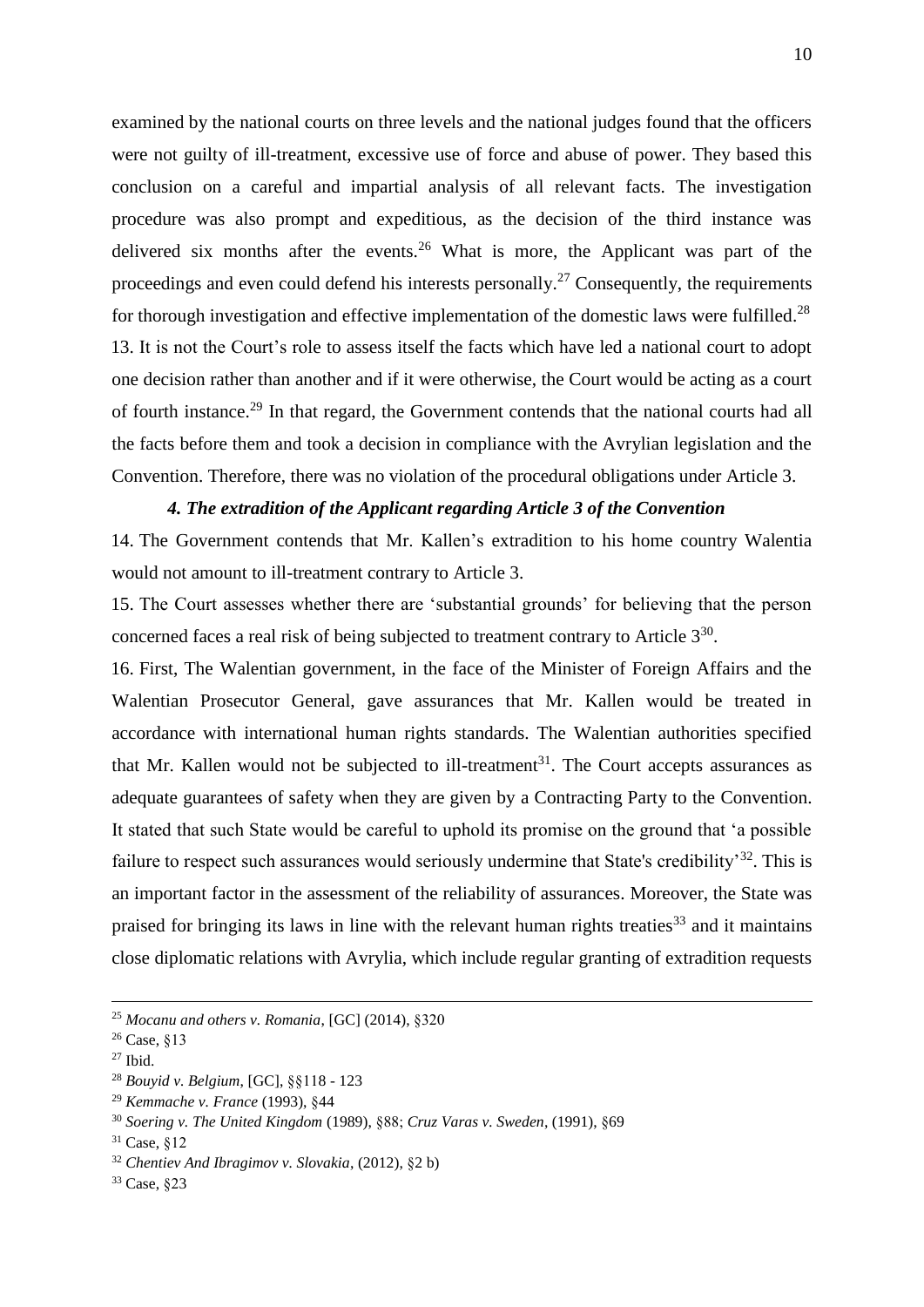and implies active and sincere cooperation<sup>34</sup>. Based on all mentioned facts, the Avrylian government did not find grounds to doubt the credibility of the guarantees provided by the Walentian government and the Walentian Prosecutor General, as Walentia is a member of the Council of Europe<sup>35</sup>.

17. Second, the Applicant must face a real risk of being subjected to ill-treatment in order for Article 3 to be applicable. The Court stated that "a mere possibility of ill-treatment (...) is not (...) sufficient to give rise to a breach of Article  $3^{3,36}$ . The Court specified<sup>37</sup> that the returning state should make a proper assessment before the extradition in order to establish if the deported person is facing a risk of ill-treatment. One way to fulfil this obligation for "proper assessment", according to the Court, is to receive diplomatic assurances from the requesting state<sup>38</sup>. In the current case, as already mentioned, Walentia provided Avrylia with such assurances. As opposed to other cases<sup>39</sup>, in the instant case there is no danger that the Applicant will be subjected to a punishment, contrary to the Convention<sup>40</sup>. The Government contends also that when the evidence concerning the background of the applicants does not establish that they are in particularly worse position than any other member of the same group, there are not sufficient grounds to give rise to a breach of Article  $3<sup>41</sup>$ .

18. The Government submits that it is in principle for the applicant to adduce evidence capable of proving that there are substantial grounds for believing that, if the measure complained of were to be implemented, he would be exposed to a real risk of being subjected to ill-treatment<sup>42</sup>.

19. The Walentian authorities undertook measures to bring its laws in line with the relevant human rights treaties. As stated in  $Einhorn<sup>43</sup>$ , when the assurances guarantee the protection of the applicant from treatment that is in the receiving State illegal, they will be deemed as sufficient guarantees of safety. Where the law itself protects the applicant from subjection to the proscribed treatment, the assurances constitute an additional safeguard against such treatment. Therefore, the approach of the Government in accepting the assurances as

<sup>34</sup> Case, §22

<sup>35</sup> Case, §21

<sup>36</sup> *Vilvarajah and Others v. United Kingdom* (1991), §111

<sup>37</sup> *Garabayev v. Russia* (2007), §79

<sup>38</sup> Ibid.

<sup>39</sup> *Vinter v. the United Kingdom* [GC] (2013), §130

<sup>40</sup> Case §21

<sup>41</sup> *Vilvarajah and Others v. the United Kingdom*, §111; opposite *N. v. Finland* (2005), §162

<sup>42</sup> *Abdulkhakov v. Russia* (2013), §134

<sup>43</sup> *Einhorn v. France*, (dec), (2001), §26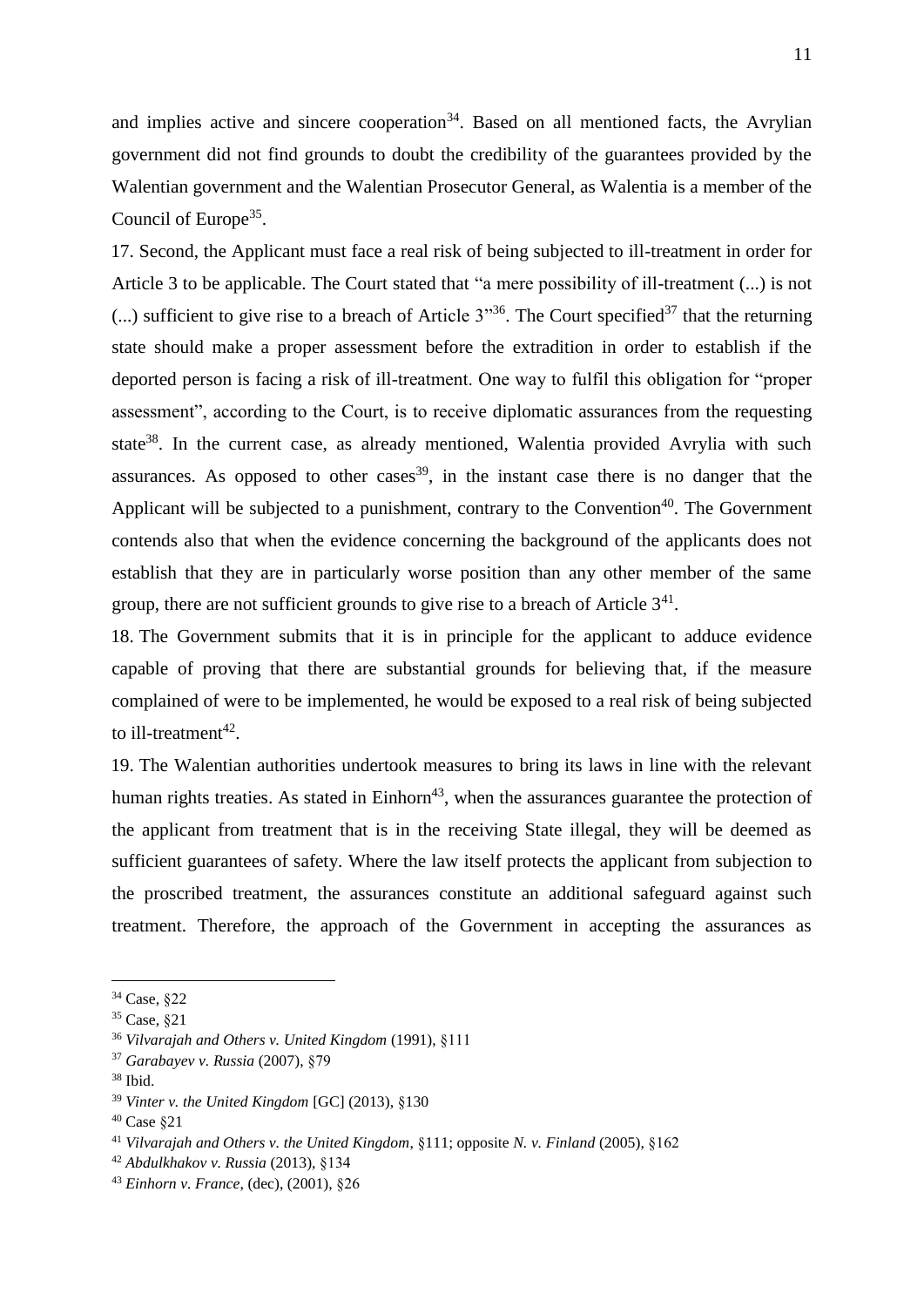adequate guarantees of safety in this context is reasonable and justified, given that a State that gives assurances not to do something which is also prohibited by law must uphold its promise<sup>44</sup>.

# <span id="page-11-0"></span>**II. ALLEGED BREACH OF ARTICLE 8**

20. The Applicant contends that the search and seizure of his property has not been lawful because it was based on intelligence from the NSS and not subjected to any judicial approval which violated his rights under Article 8. Mr. Kallen also complains that he was subjected to unlawful covert surveillance.

#### <span id="page-11-1"></span>**A) Admissibility**

21. The Government contends that the complaint is inadmissible under Article 35(1) for failure to meet the 6-month time limit.

# *1. Regarding the search and seizure carried out on 9th September*

22. The Government claims that the procedure under Article 65 of the Code of Criminal Procedure was not a remedy which can reasonably be considered as effective<sup>45</sup>. The special legislation specifically highlights that searches and confiscation of property can be carried out on the basis of an order issued by the Ministry of the Interior which need not be reasoned.

23. When no effective remedy is available, the period for submitting an application runs from the date of the acts or measures complained of or from the date of knowledge of that act or its effect on or prejudice to the applicant<sup>46</sup>. In the current case, these dates are 9 September<sup>47</sup> or 20 November 2015<sup>48</sup> the latest, as this is the date of the beginning of the trial, where all evidence were presented, therefore the Applicant was with certainty aware of the search and seizure. Therefore, the decision from 28 March 2016 could not be regarded as a final decision of a remedy which had to be exhausted. Therefore the Government contends that the Applicant's complaint under Article 65 of the Code of Criminal Procedure was lodged with the sole purpose of catching the six months period under Article 35 and thus this complaint under Article 8 is inadmissible.

# *2. Regarding the complaint that Mr. Kallen was illegally subjected to covert surveillance*

<sup>44</sup> Volou, Aristi, Are diplomatic assurances adequate guarantees of safety against torture and ill-treatment? The pragmatic approach of the Strasbourg court, UCL Journal of Law and Jurisprudence, 2015

<sup>45</sup> *Horvat v. Croatia (2001),* §47; *Hartman v. the Czech Republic* (2003), §66;

<sup>46</sup> *Dennis and Others v. the United Kingdom* (dec,) (2002), section B, the Law; *Varnava and Others v. Turkey* [GC] (2009), §157

<sup>47</sup> Case §7

<sup>48</sup> Case §11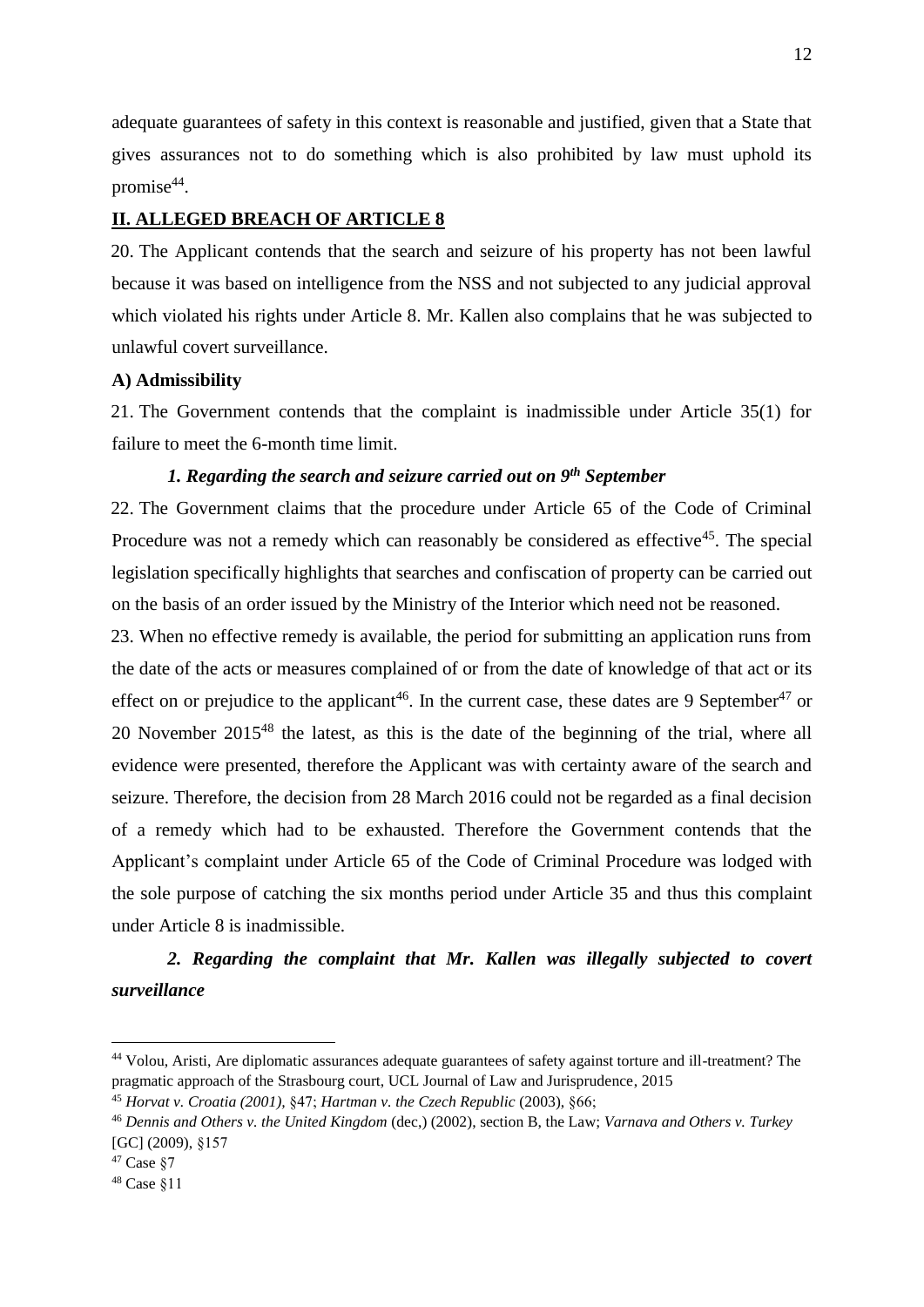24. The Government contends that the six-month time limit for this complaint expired on  $9<sup>th</sup>$ of September when the Applicant was apprehended. The complaints of the Applicant in the criminal proceedings regarding the covert surveillance could not be considered a use of an effective remedy, as already stated by the Court<sup>49</sup>.

#### <span id="page-12-0"></span>**B) Merits**

#### *1. Derogation of the Convention under Article 15*

The Government contends that, as the derogation of Avrylia under Article 15 was valid and applicable to the current case, both measures fall in the period of the derogation<sup>50</sup> (10 May 2015 – 10 November 2015) and Article 8 is inapplicable.

a) Regarding the existence of public emergency

25. The Avrylian Parliament's decision to declare a state of emergency was the consequence of consistent threat to the life of the nation. Avrylia has experienced ten terrorist attacks in the past three years, which claimed the lives of dozens of citizens. The state's cultural and historical heritage and the Avrylians' way of life suffered severely from the attacks. As the Court stated<sup>51</sup>, it falls to each Contracting State to determine whether the life of the nation is threatened by a "public emergency" and, if so, how far it is necessary to go in attempting to overcome the emergency. The Court also noted that in this matter a wide margin of appreciation should be left to the national authorities<sup>52</sup>. Avrylia had the right to derogate from the Convention in order to protect the life of the nation.

b) Regarding the procedural requirements of Article 15

26. The obligation under Article 15(3) does not contain any rule as to the period in which the state's decision to derogate from the Convention should be notified to the Secretary General. The case law of the Court<sup>53</sup> imposed the obligation of giving information "without any unavoidable delay". However, there are no criteria about what could constitute as "an unavoidable delay". In Greece v. The United Kingdom*,* the Court gave as an example the gradual development of the emergency and the administrative delays this development caused. Therefore, the Government takes the view that the assessment of the inevitability of the delay would be made ad hoc, based on all the circumstances of the case. In the current situation, Avrylia was suffering from several terrorist attacks for years and was receiving

<sup>49</sup> *Goranova-Karaeneva v. Bulgaria* (2011), §59

<sup>50</sup> Case, §§ 3, 7

<sup>51</sup> *Aksoy v. Turkey* (1996) §68; *Ireland v. United Kingdom* §207*; Demir And Others v. Turkey* [GC] (2008), §43; *Brannigan and Mcbride v. The United Kingdom* (1993), §43

<sup>52</sup> Ibid.

<sup>53</sup> Greece v. The United Kingdom, (1957), §§169-170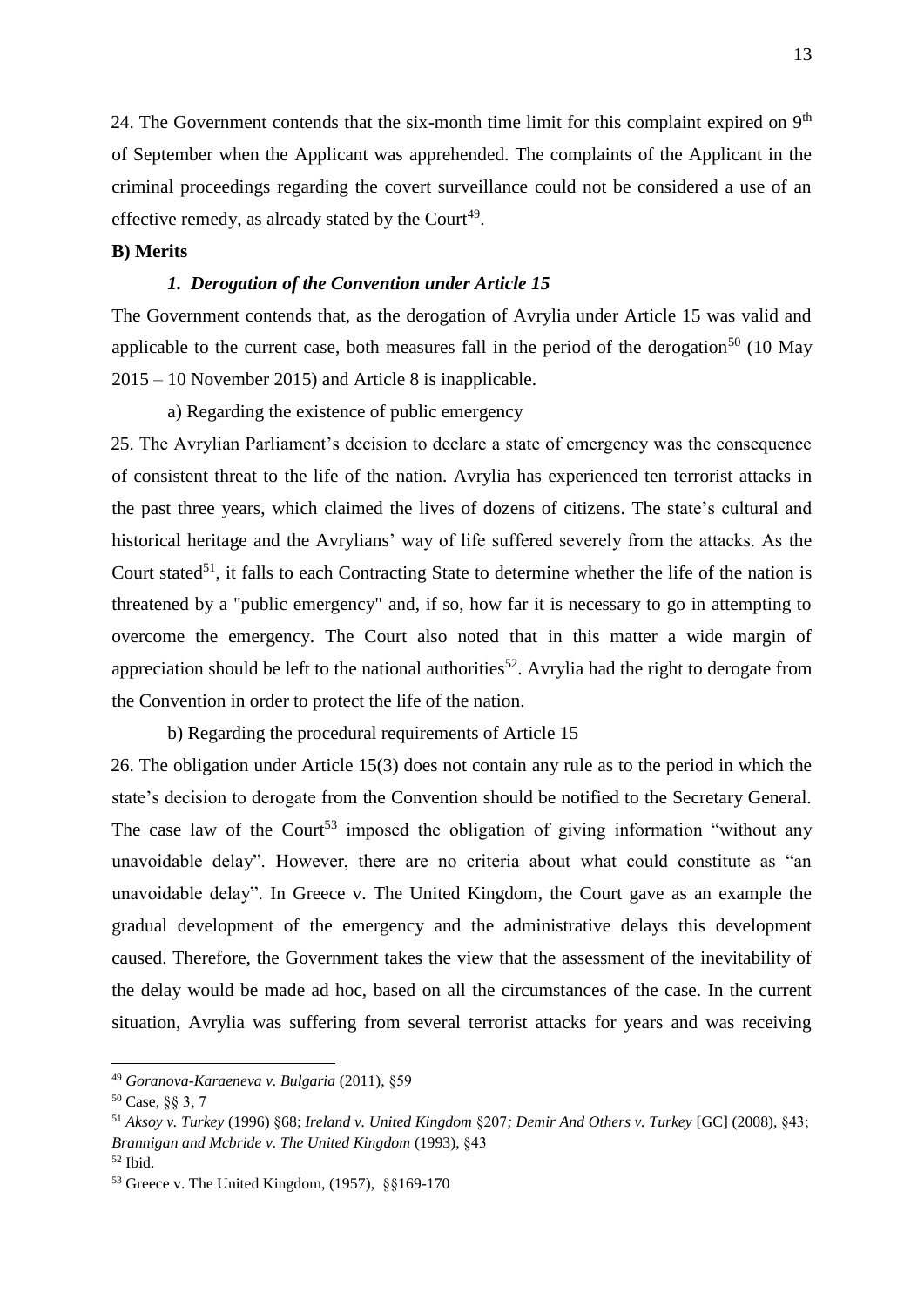information from foreign surveillance about grave threats to the national security and to the life of its citizens. Consequently, the Government contends that the delay can fairly be attributed to inevitable causes connected with the gradual development of the emergency and that it was justifiable under Article 15(3).

c) Whether the measures taken by the Avrylian government were strictly necessary 27. The Court stated that it was not its role to substitute its view as to what measures were most appropriate or expedient at the relevant time in dealing with an emergency situation for that of the Government which have direct responsibility for establishing the balance between the taking of effective measures to combat terrorism and respecting individual rights<sup>54</sup>. The special legislation at issue was adopted in narrow relation with the terrorism in the country, which claimed hundreds of lives, and was specifically aimed at effective and quick identification of the risks and prevention of future attacks. Those aims could not be achieved with lesser restrictions, seeing that in such types of crimes time was of the essence.

28. Furthermore, the Government contends that safeguards against abuse existed, as required by the Court<sup>55</sup>. First, the measures were very limited in time and in their scope: they only applied for a very short period (six months) and did not restrict any of the most essential human rights – the right to life, the rights to liberty, the right to not be subjected to illtreatment and the right to a fair trial. Only certain rights under Articles 8 and 10 were affected. Second, any measures under the special legislation could only be undertaken under the control of the Ministry of the Interior, which was a safeguard that their scope would be limited to what is necessary. Furthermore, any use in subsequent judicial proceedings of the information thus obtained would mean that the measures would be reviewed by the court.

In conclusion, the Government upholds that the derogation was valid at the moment of the alleged violations and Article 8 is inapplicable.

# *2. The test under Article 8 regarding the lawfulness of the interference*

29. In the alternative, assuming that the complaints are admissible and Article 8 applies, the Government contends that the requirements of that provision were complied with nonetheless. The conditions upon which a State may interfere with the enjoyment of a protected right in Article 8 are set out in Article 8(2). The elements which must be considered separately are 'the law', 'the objective' and 'the necessity'.

a) Was the interference in accordance with the law

*<sup>54</sup> Brannigan and Mcbride v. The United Kingdom* (1993), §59; *Marshall v. UK* (dec.);

<sup>55</sup> *A. and Others v. The United Kingdom* (2009), §184; *Brannigan and McBride*, §§48-66; *Aksoy.v. Turkey* (1996) §§71-84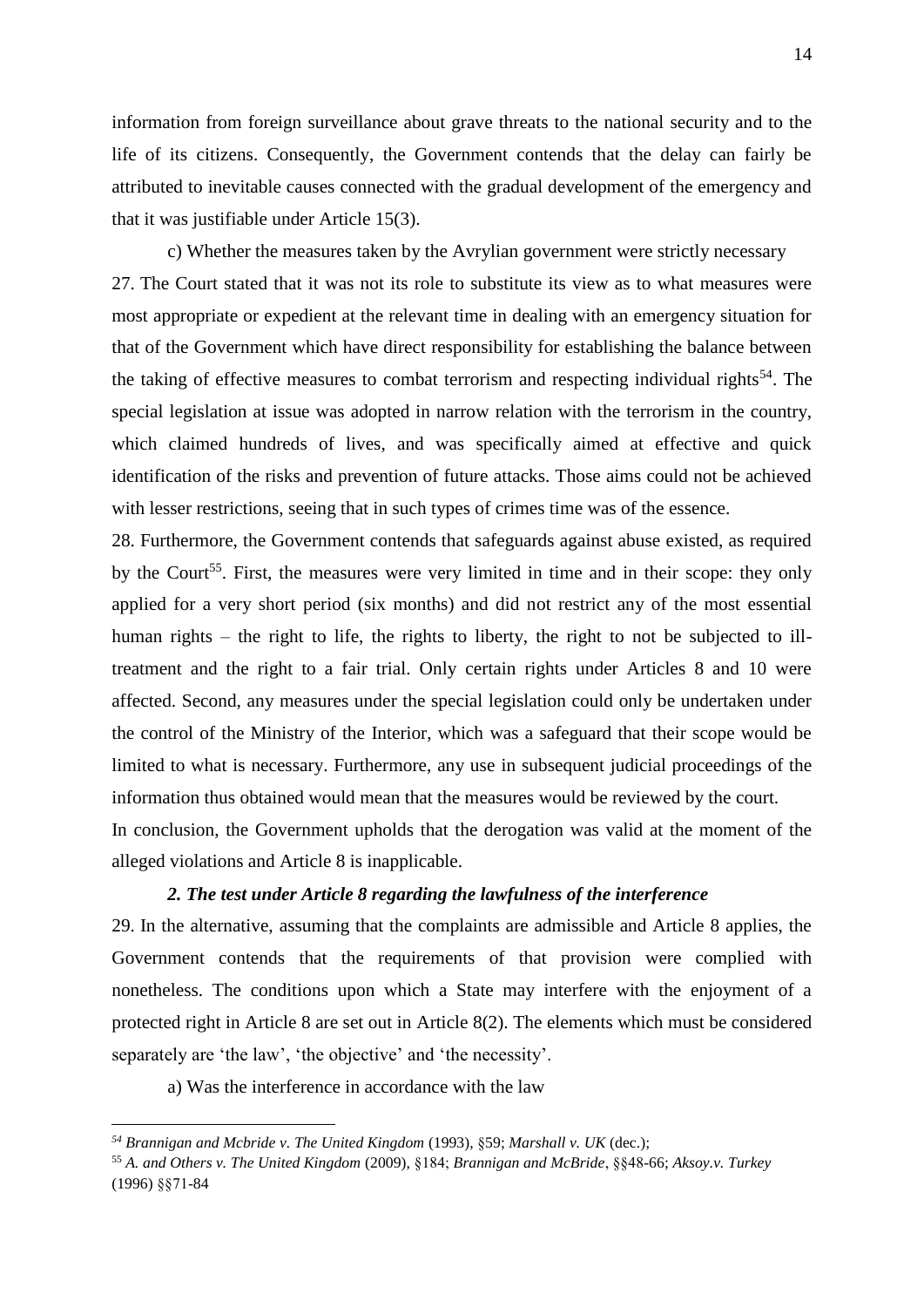30. Domestic legality is a necessary condition but it is not sufficient. The law must further be compatible with the rule of law and accessible to the person concerned, and the person affected must be able to foresee the consequences of the domestic law for him<sup>56</sup>.

31. Regarding the quality of the law, the Government contends that the law was precise, it was in force for a short period of time and contained safeguards against abuse. The Emergency State Decree<sup>57</sup> was adopted in reference to the terroristic threat to the country, it had narrow application and all measures included in it were aimed at overcoming the situation. In addition, there is indirect post-factum judicial control in the criminal proceedings, as in the current case, where the legality of the search and seizure and the covert surveillance could be assessed<sup>58</sup>.

32. Regarding the consequences of the law, the Government contends that they were foreseeable and publicly notorious, as required by the Court<sup>59</sup>. The applicant must be familiar with the special legislation as it has been declared by decision of Parliament and approved by the President. Mr. Kallen must have been aware that an eventual search warrant could be based on intelligence from the NSS and not subjected to court review.

b) Whether the interference pursued a legitimate aim

33. The special legislation was adopted in order to combat and prevent terrorism in the country, which had already suffered numerous attacks. Consequently, two of the legitimate aims of Avrylia were the protection of public order and national security. Also, the Government contends that another main purpose of the legislation was the prevention of a serious crime<sup>60</sup>. Most importantly, considering the dozens of victims of terrorism in the country, the aim was the protection of the life and health of the civilians.

c) Whether the interference was necessary in a democratic society

34. It is not enough that a state has a legitimate aim for interfering with someone's right under Article 8(2), it must show that the interference is necessary in a democratic society<sup>61</sup>. The requirement of proportionality is that "an interference corresponds to a pressing social need and, in particular, that it is proportionate to the legitimate aim pursued"<sup>62</sup>. The Government maintains that in the instant case there were sufficient elements which show that

<sup>56</sup> *Kopp* (1998), §64, *P.G. and J.H. v. The United Kingdom* [GC] (2001), §46; *Kennedy v. the United Kingdom* (2010), §151; *Rotaru v. Romania* (2000), §52; *Heino v. Finland* (2011), §§39-40

<sup>57</sup> Case §19

*<sup>58</sup> Heino v. Finland* (2011), §45

<sup>59</sup> Ibid. §39

 $60$  Case,  $$17$ 

<sup>61</sup> *Handyside v. UK* (1976), §48

<sup>62</sup> *Olsson v Sweden* (1988), §67; *W v. the United Kingdom* (1988), §60b*; Leander v. Sweden* (1987), §58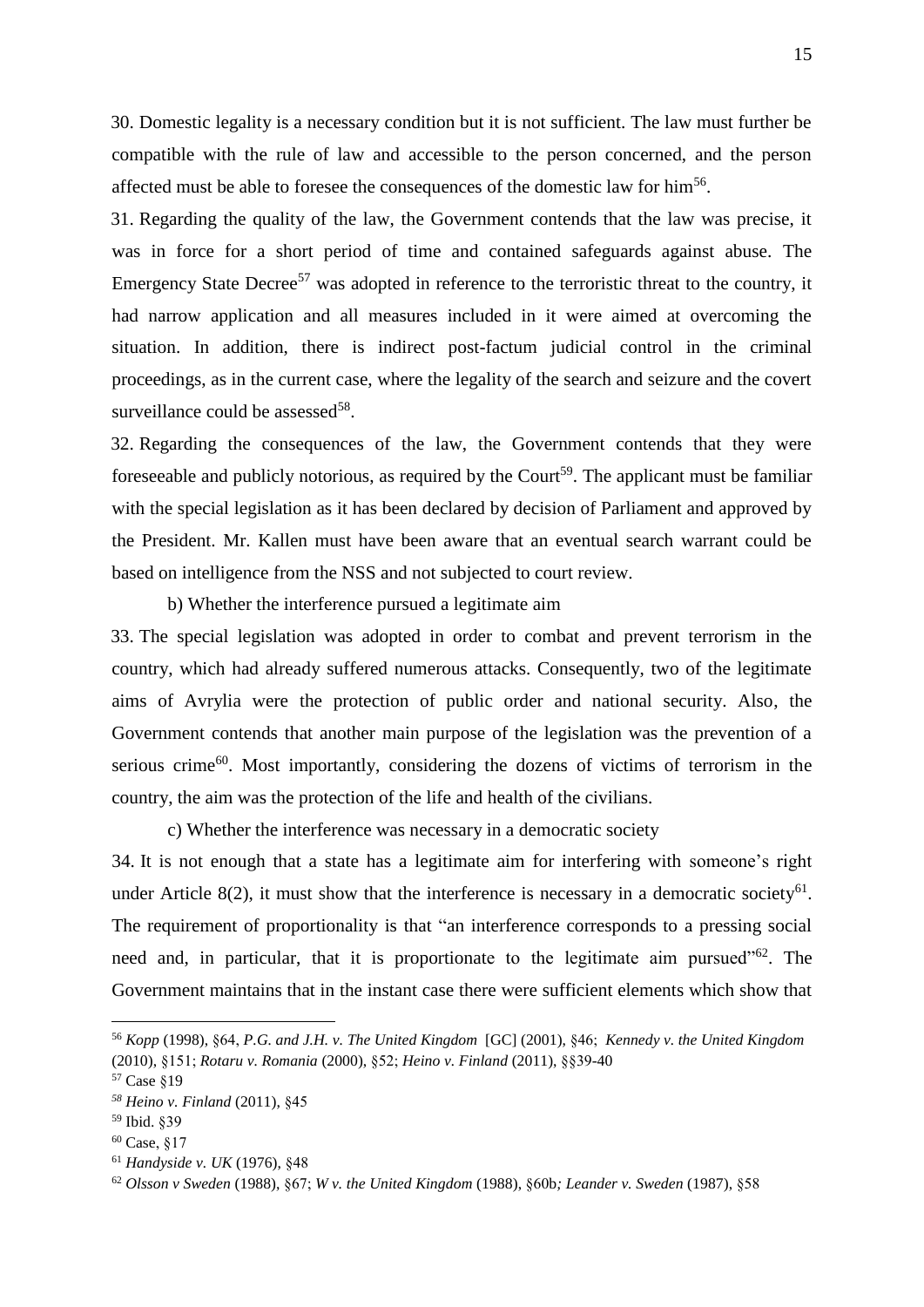the interference was limited within reasonable bounds and not excessive to the legitimate aim.

35. According to the 'margin of appreciation' doctrine, developed by the Court, the state institutions make the initial assessment of whether the interference is justified $63$ . Therefore, it was primarily for the Avrylian authorities to assess the need of the measures in the concrete circumstances of the case and their proportionality to the legitimate aims pursued.

36. Regarding the search and seizure, there were substantive grounds for believing that the Applicant had at least a connection to the planned bomb attacks and that his house may contain evidence for this connection, as well as information about the location of the bombs. The NSS had already had intelligence from its own sources and from their Walentian counterparts about the large scale of the attack and Mr. Kallen's involvement in it.<sup>64</sup> Under the special legislation adopted to fight crimes such as the one the Applicant was suspected of, search and seizure could be performed with an order of the Ministry of the Interior, which in the current case was duly provided<sup>65</sup>. The actions were fruitful and rendered legal, as the seized documents and computer were used in the criminal proceedings against the Applicant to prove him guilty of terrorism and other related activities. This allowed the national courts to exercise indirect control over the search and seizure operation and thus counterbalance the lack of prior judicial order, which in itself is not indispensable<sup>66</sup>. Moreover, in cases involving accusations of terrorism the Court noted that, because of the complexity of such cases, strict requirements about the search and seizure under Article 8 "could seriously jeopardise the effectiveness of an investigation where numerous lives might be at stake." <sup>67</sup> In conclusion, the interference with Mr. Kallen's rights was not disproportionate and was in accordance with the legitimate aim pursued.

37. Regarding the covert surveillance, it was also executed in accordance with the special legislation and by order of the Ministry of the Interior. The Court found the existence of legislation granting powers of secret surveillance under exceptional conditions necessary in a democratic society<sup>68</sup>. The Government contends that such conditions are present in the instant case and, as already mentioned, that the order of the Ministry of the Interior was sufficient guarantee for the protection of rights under Article 8. The covert surveillance was ordered,

<sup>63</sup> *Keegan v. the United Kingdom* (2006), §31

<sup>64</sup> Case §§3-5

<sup>65</sup> Case §12

<sup>66</sup> *Heino v. Finland* (2011), §45

<sup>67</sup> *Sher and Others v. The United Kingdom* (2015), §174

<sup>68</sup> *Klass and others v Germany* (1978), §48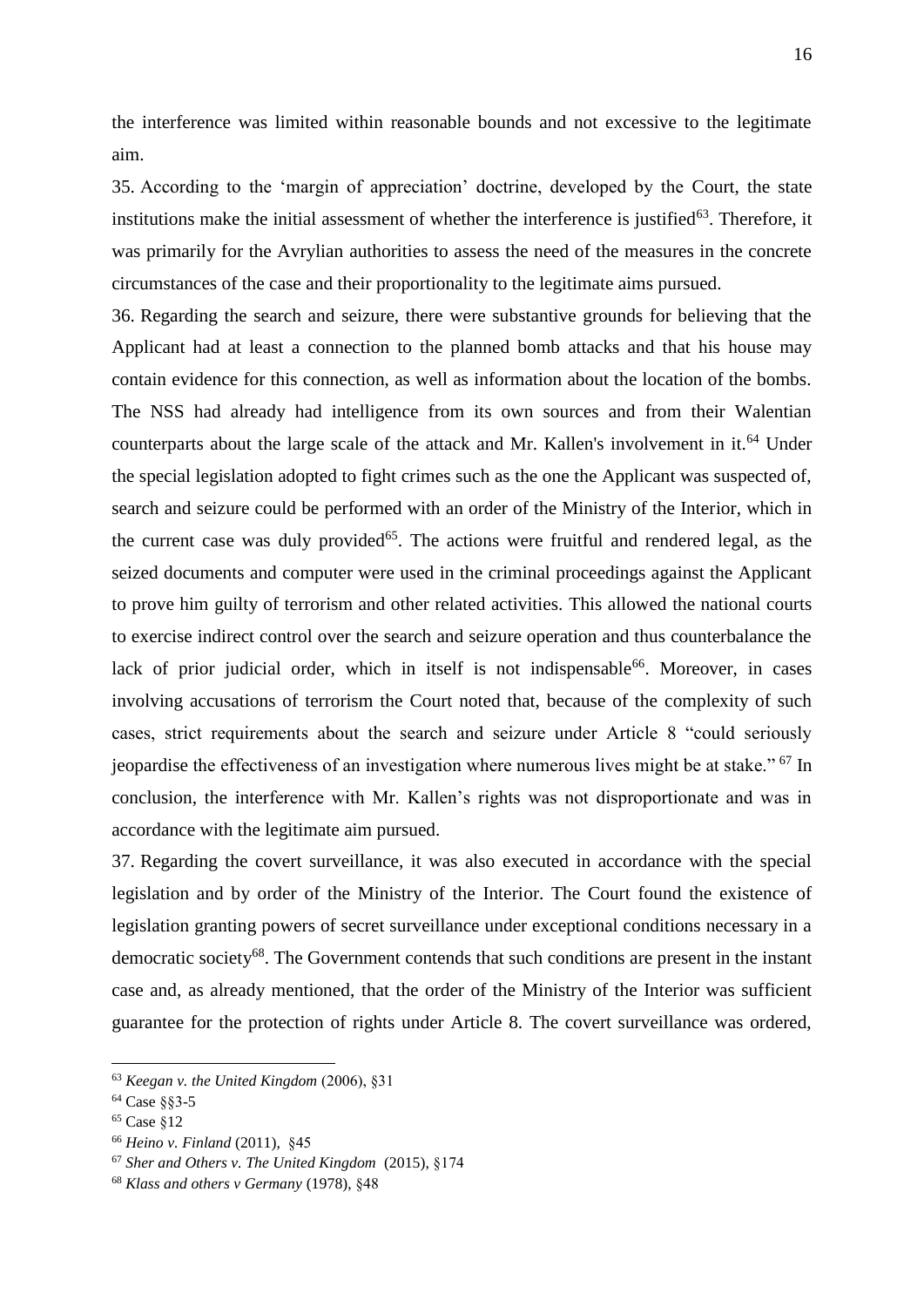because Mr. Kallen had already been suspected of involvement in terrorist activities, thus justifying the actions of the authorities in concordance with the legitimate aims pursued and with the emergency legislation. The period of one month was short enough for the measure not to be excessive. What is more, ultimately the covert surveillance was fruitful<sup>69</sup>, rendered legal, and also served as evidence in the criminal proceedings<sup>70</sup>, thus proving the necessity of the measure to the legitimate aim to fight terrorism and to defend the interest of the public and allowing for an indirect judicial review<sup>71</sup>.

# <span id="page-16-0"></span>**III. ALLEGED BREACH OF ARTICLE 6**

38. The Applicant complains that his right to a fair trial under Article 6(1) was violated in the proceedings before the national courts, because his conviction was based on his confession in violation of Article 3 and other evidence that he claims was inadmissible.

#### <span id="page-16-1"></span>**A) Admissibility**

39. The Government does not raise any objections as to the admissibility of this complaint.

#### <span id="page-16-2"></span>**B) Merits**

# *1. No derogation under Article 15*

40. The Government confirms that the emergency legislation did not affect the applicability of Article 6.

# *2. Minimum rights of individuals charged with a criminal offence*

41. The fairness of the proceedings is determined by examining them in their entirety<sup>72</sup>. In evaluating their overall fairness, it must be taken into account the minimum rights in Article 6, which exemplify the requirements of a fair trial in respect of typical procedural situations which arise in criminal cases<sup>73</sup>. However, those minimum rights are not aims in themselves: their intrinsic aim is always to contribute to ensuring the fairness of the criminal proceedings as a whole<sup>74</sup>.

42. The Applicant does not claim that the general safeguards under Article 6(1) and the minimum rights of persons charged with criminal offence under 6 (3) (a, b, c, e) had not been duly provided to him at any time during the criminal proceedings against him. The Government contends that those general and specific guarantees were fully respected and

<sup>69</sup> Case §11

<sup>70</sup> *Dragojević v. Croatia* (2015), §72

<sup>71</sup> *Gäfgen v. Germany* [GC] §175

<sup>72</sup> *Ankerl v. Switzerland* (1996), §38; *Centro Europa 7 S.r.l, Di Stefano v. Italy* [GC] (2012), §197

<sup>73</sup> *Ibrahim and others v. The United Kingdom* [GC] (2016), § 251; *Sakhnovskiy v. Russia* (2010), §94; *Gafgen v. Germany* [GC], §169

<sup>74</sup> *Bykov v. Russia* [GC] (2009), §93*; Aleksandr Zaichenko v. Russia* (2010), §39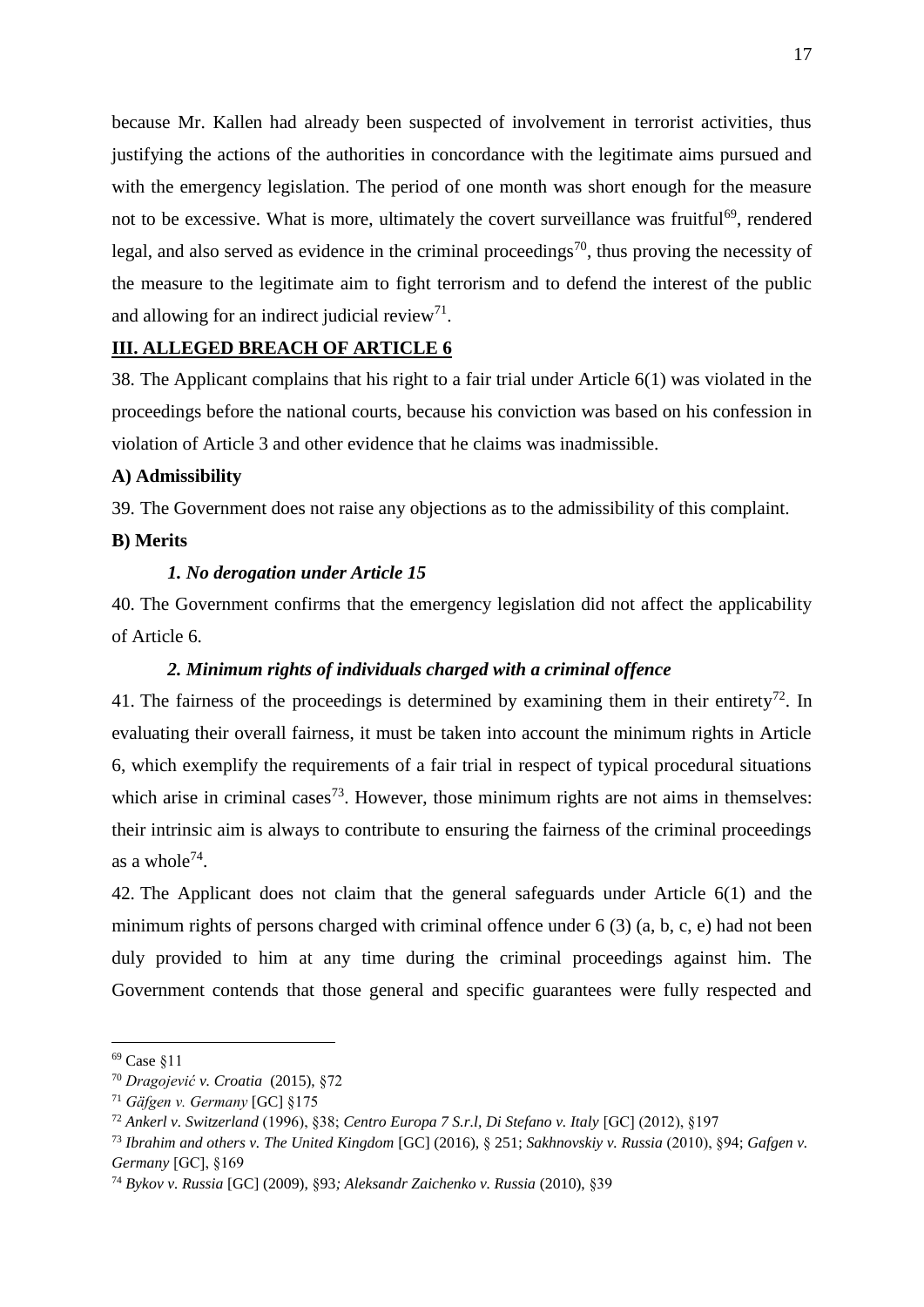considers that this is an important factor in the overall assessment of the fairness of the proceedings.

#### *3. Alleged violations regarding the evidence used in the criminal proceedings*

a) The applicant's statement while in police custody

43. The Government contends that there was no breach of Article 3 and therefore the confession was not extracted while violating Convention rights.

44. Even in the Court accepts that there was ill-treatment, the Court did not declare that any evidence, obtained through ill-treatment not amounting to torture would be inadmissible in the trial, if the evidence did not have an impact on his or her conviction or sentence.<sup>75</sup>. The Government contends that the confession made by the Applicant after the use of force while in police custody was not decisive evidence. There is variety of evidence which is used against Mr. Kallen such as video recordings, wiretapped phone conversations, photographs, witness statements, information from his computer and documents <sup>76</sup>, all of which not tainted in any way by the alleged violation of Article 3. The Government contends that Mr. Kallen would have been convicted, even if none of his statements while in police custody was taken into consideration.

45. The Applicant stated that 'all evidence obtained following his testimony was inadmissible'. However, the only evidence which seems to be found or gathered after that statement were the three remaining bombs which would have been found in any case. Hence, he may not argue that he incriminated himself because of the violation by saying the exact location, as he had admitted freely before the alleged ill-treatment that he knew where the bombs were. Moreover, the impugned real evidence, the bombs, was not used to prove him guilty or to determine his sentence. It can thus be said that there was a break in the causal chain leading from the prohibited methods of investigation to the applicant's conviction and sentence in respect of the impugned real evidence $77$ .

46. The Applicant's disclosure of the locations of the remaining bombs and the hour at which they were set to detonate was given freely<sup>78</sup> in the presence of his lawyer and the Supreme Court declared that there were no statements in absence of his lawyer that were taken into consideration. Consequently, the Government contends that there was no violation to the right of fair trial in regard to the Applicant's statements while in police custody.

<sup>75</sup> *Gäfgen v. Germany* [GC] §17; *Jalloh v. Germany* [GC] (2006), §107

<sup>76</sup> Case §11

<sup>77</sup> *Gäfgen v. Germany* [GC] §§180-188.

<sup>78</sup> Case §8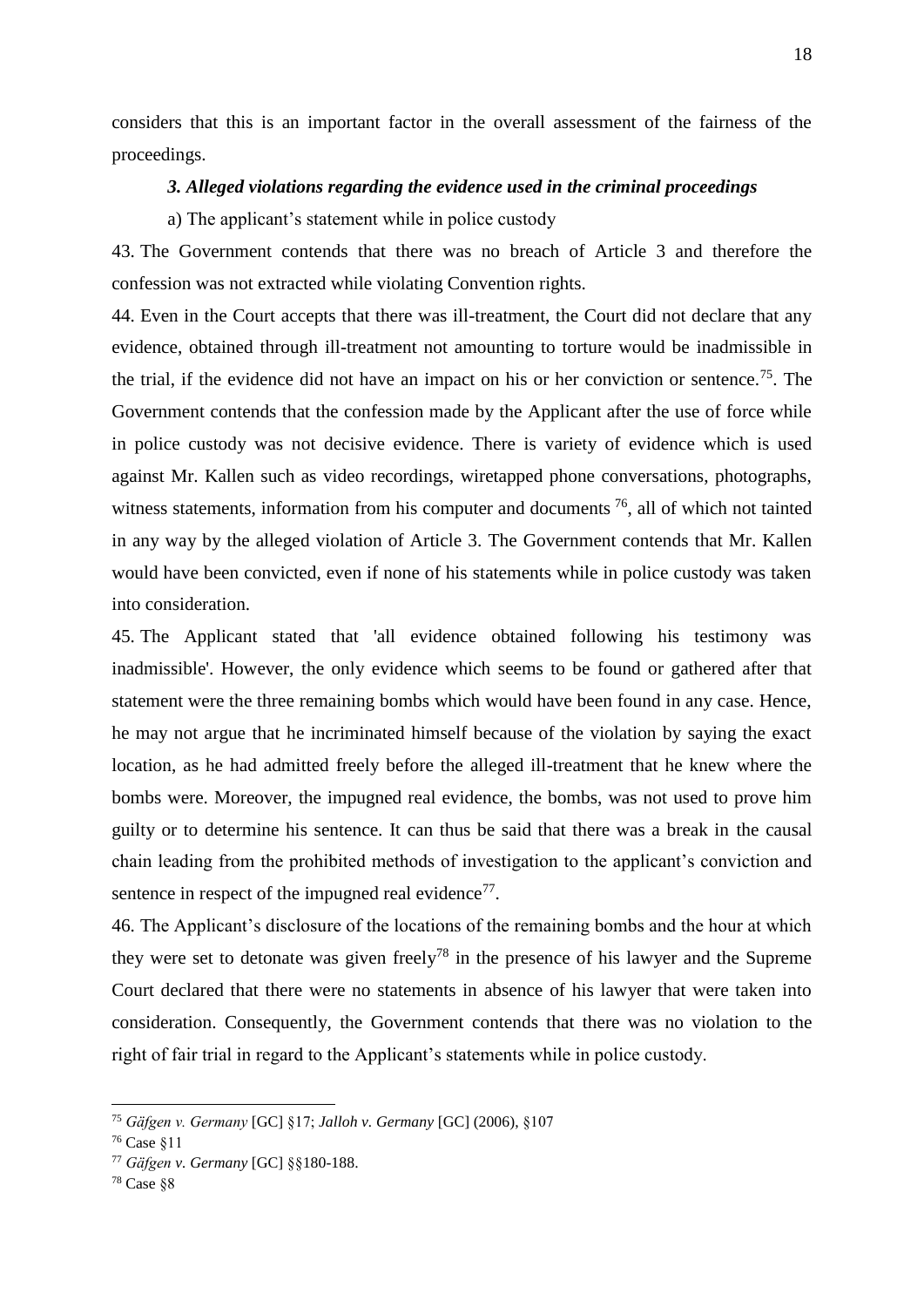#### b) Witness statements used in the criminal proceedings

47. Article 6(3)(d) guarantees a person charged with a criminal offence the right to examine or have examined witnesses against him. The Court confirmed<sup>79</sup> that exceptions to it are permitted and they must not infringe the rights of the defence of the accused.

48. First, there must be a good reason for non-attendance of a witness and second, the conviction must not be based solely or decisively on the witness statements. The Court stated<sup>80</sup> that even if there was no good reason for the absence of the witnesses, this could not by itself render the trial unfair, if there were sufficient counterbalancing factors such as procedural safeguards which can ensure any conviction is based on reliable evidence. In the instant case, the witness statements only concerned the attempts of Mr. Kallen to buy weapons, which is clearly insufficient to prove the crimes he was accused of. Therefore those statements could at best serve as indirect evidence corroborating other evidence against the applicant, and thus they were not decisive. Furthermore, those witness statements were disclosed to the defence and the Applicant could assess their importance and challenge them, if need be. The fact that he did not do so before the national courts shows that he did not consider them important.

# c) Covert surveillance

49. In the present case some of the main evidence was audio and video tapes obtained through covert surveillance. According to this special legislation, covert surveillance could be ordered by the Ministry of the Interior and was not subject to court review or appeal. As the Court explained on numerous occasions<sup>81</sup>, it is not its role to determine whether particular types of evidence may be admissible. The question which must be answered is whether the proceedings as a whole were fair. As already proven, the covert surveillance was gathered in conformity with the law, a fact also stated by the Supreme Court<sup>82</sup>. The Court stated that even illegal tapes could be used as evidence, as long as they were not the only evidence used in the trial and their authenticity and admissibility could be challenged in court<sup>83</sup>. In the current case the national court underlined specifically that the conviction was not based solely on the covert surveillance $84$ . The Applicant disputed the admissibility of the tapes, therefore his right

<sup>79</sup> *Al-Khawaja and Tahery v. the United Kingdom* (2011), §118

<sup>80</sup> *Simon Price v. the United Kingdom* (2016), §115

<sup>81</sup> *García Ruiz v. Spain* (1999), §28; *Schenk v. Switzerland* (1988), § 46; *Khan v. the United Kingdom* (2000), §34

<sup>82</sup> Case §11

<sup>83</sup> *Schenk v. Switzerland* (1988), §§ 47-48; *P.G. and J.H. v. The United Kingdom* [GC] (2001), §77

<sup>84</sup> Case §11